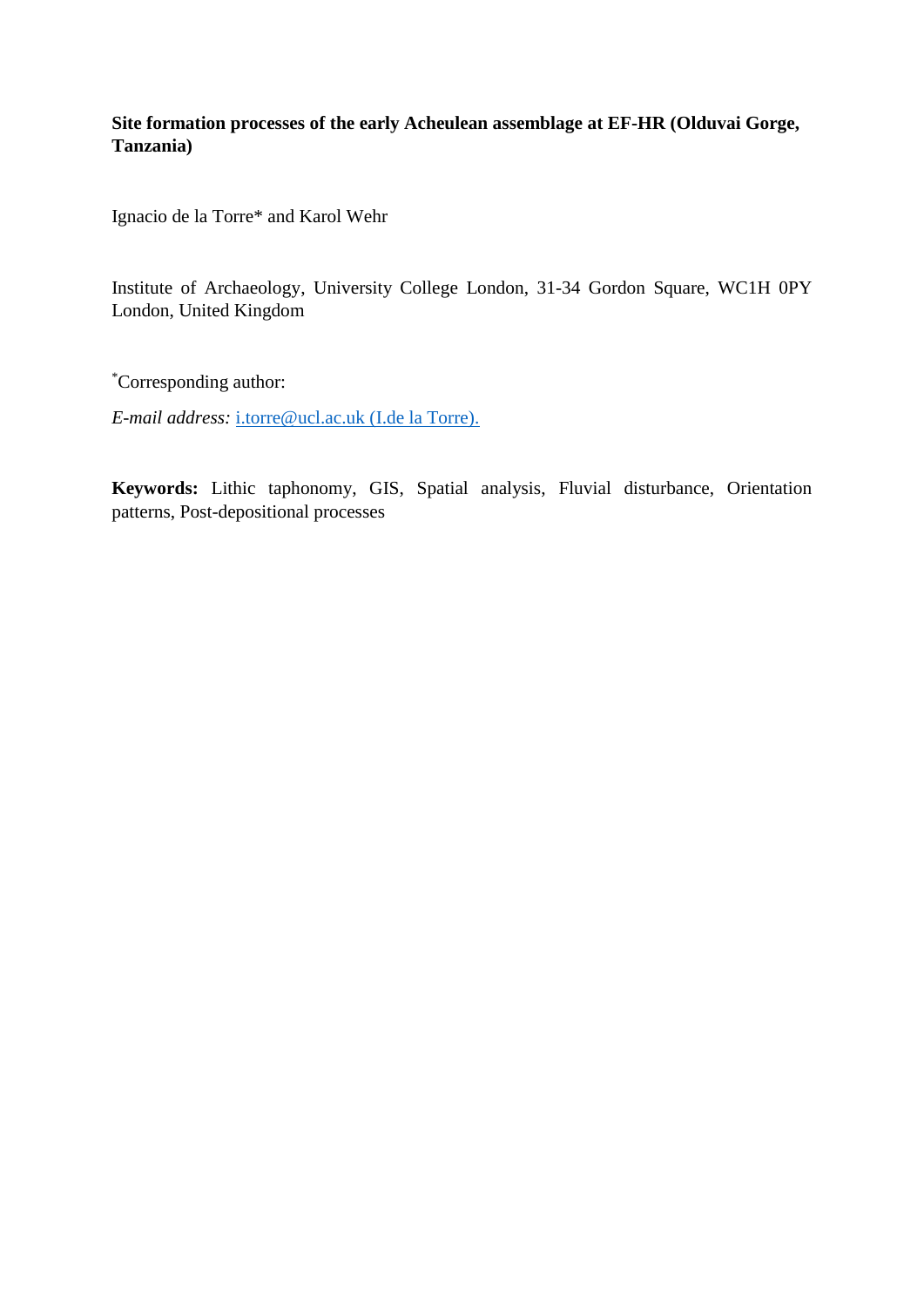### **Abstract**

This paper investigates the formation history of the early Acheulean site of EF-HR (Olduvai Gorge, Tanzania). Our study focuses on the main site (T2-Main Trench) and adjacent trenches (T12 and T9), which constitute the bulk of the archaeological assemblage recently excavated in the EF-HR area (de la Torre et al., submitted). Site formation processes are investigated through taphonomic proxies and spatial analysis, and consider artefact features, orientation patterns, and topographic data retrieved during archaeological excavation. This enables an assessment of the impact of natural agents on the assemblage and a discussion of the relevance of water disturbance in shaping the structure of the EF-HR archaeological record. Our results indicate that fluvial action over the assemblage was significant, although it is likely that EF-HR still preserves areas marginally affected by water sorting and rearrangement. In summary, by applying a novel approach that combines a systematic analysis of artefact attributes with GIS spatial analysis of archaeological remains and topographic features, our study aims to provide a fresh look at the interaction of human and natural agents in the formation of Early Stone Age assemblages at Olduvai Gorge.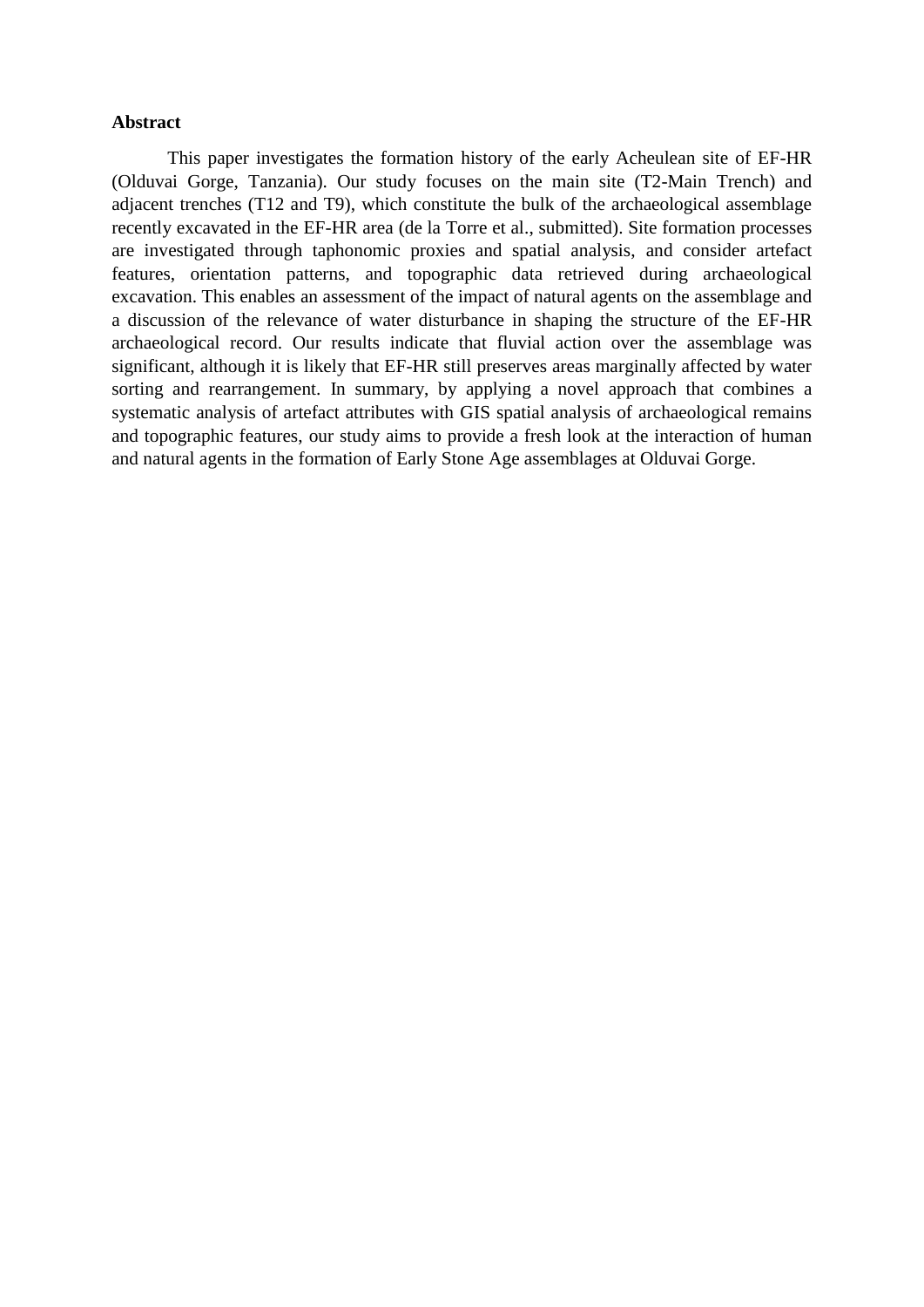### **Introduction**

Understanding site formation processes is essential for inferences on human behaviour based on archaeological assemblages. Early Stone Age (ESA) sites are often palimpsests resulting from a number of overlapping events (e.g., Isaac, 1983; Malinsky-Buller et al., 2011), where human behaviour is juxtaposed with various biological and abiotic agents. Pioneered by Isaac (1967), study of the role of abiotic agents in the formation of East African assemblages has received considerable attention in the last few decades (e.g., Harris, 1978; Potts, 1982; Schick, 1984, 2001; Dechant-Boaz, 1994; Petraglia and Potts, 1994; Morton, 2004; Delagnes et al., 2006; Pante and Blumenschine, 2010; Benito-Calvo and de la Torre, 2011; de la Torre et al., 2017).

This paper aims to make a contribution to this topic by studying the formation processes of the early Acheulean site of EF-HR (Olduvai, Tanzania). EF-HR was originally excavated by Mary Leakey (1971), who unearthed a substantial lithic assemblage at the time considered as the earliest example of Acheulean technology in Olduvai Bed II and one of the oldest in East Africa. While the technology of Leakey's EF-HR assemblage has been restudied on numerous occasions (e.g., Ludwig, 1999; Kimura, 2002; de la Torre and Mora, 2005), formation processes of the site have never been revisited. This is due both to the very poor preservation of fossils (and as a result EF-HR has been systematically neglected in all taphonomic revisions of Bed II faunas) and a lack of spatial data; EF-HR was one of the few sites for which Leakey (1971) did not publish a distribution map of remains, thus preventing spatial analyses such as those conducted on other Bed II assemblages excavated by Leakey (de la Torre and Benito-Calvo, 2013).

Our study of EF-HR formation processes is based on data from recent excavations by the Olduvai Geochronology Archaeology Project (OGAP). Between 2009 and 2013, OGAP conducted renewed fieldwork at EF-HR, and details of trenches excavated, their stratigraphic position, and sedimentary and archaeological features are presented elsewhere (de la Torre et al., submitted). The present paper describes the archaeological context of the main excavation (T2-Main Trench) and immediately adjacent trenches (T9 and T12), which contain the largest accumulation of archaeological remains across the EF-HR exposures. Our study is centred on a discussion of the role of abiotic agents (in this particular case water action) in the formation of assemblages and relies on a taphonomic and spatial analysis of the EF-HR archaeological context.

Taphonomic attributes of artefacts have long been used to assess post-depositional disturbance (e.g., Schick, 1984; Petraglia and Potts, 1994; Lenoble, 2005; Bertran et al., 2006; Lotter et al., 2016; de la Torre et al., 2017), and in recent years, GIS spatial analysis has become more common in ESA and Lower Palaeolithic archaeology (e.g., Alperson-Afil et al., 2009; Boschian and Sacca, 2010; Benito-Calvo and de la Torre, 2011; Gallotti et al., 2011; Bohner et al., 2015). By combining both proxies, our objectives are two-fold: to introduce methodological innovations that can help assess the impact of human and natural agents on the formation of ESA sites, and to provide a contextual framework to decipher hominin behaviour captured in the EF-HR assemblage.

## **Materials and methods**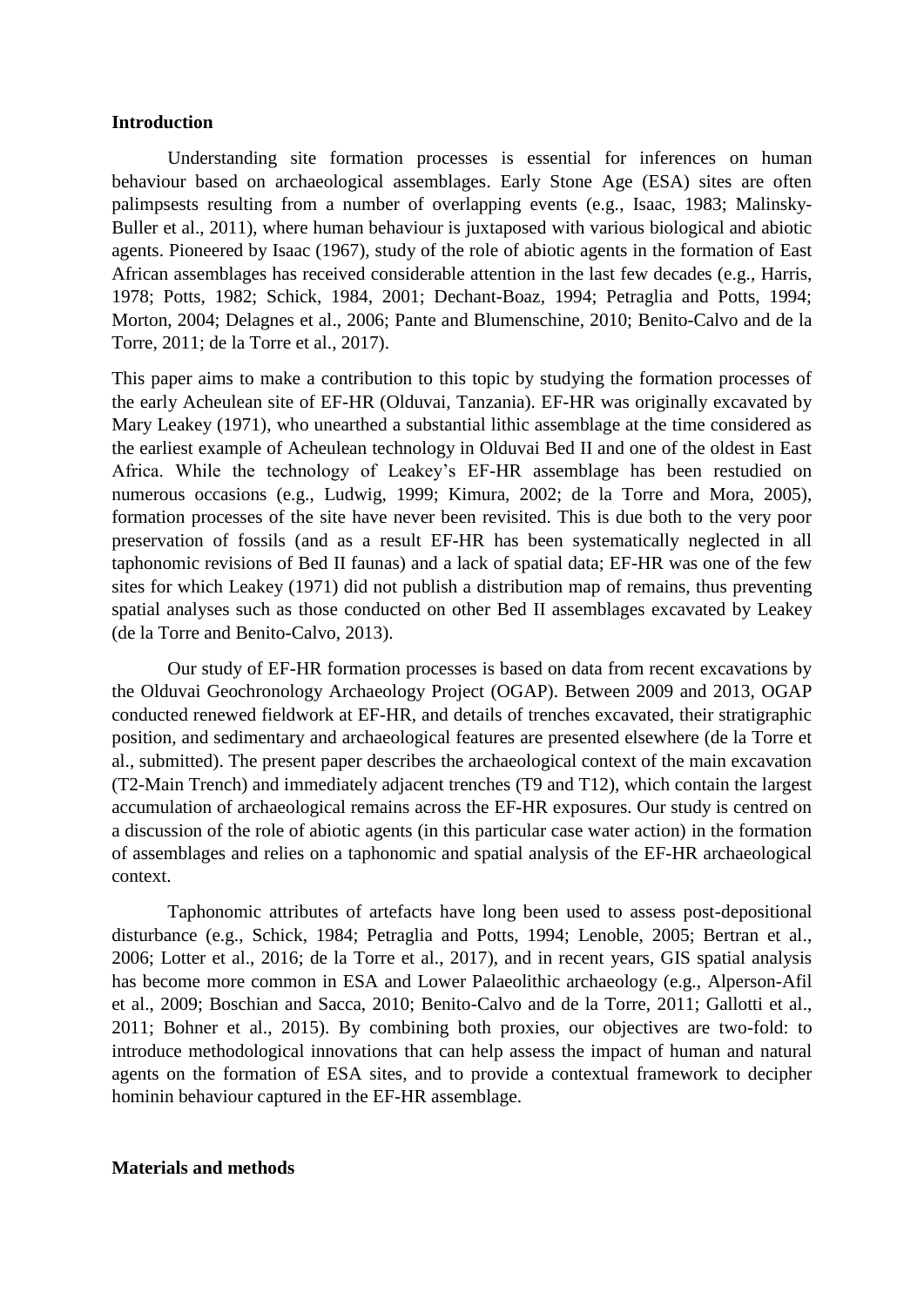### *Materials*

Out of the 12 trenches excavated in the EF-HR wider area (de la Torre et al., submitted), three were selected for the study of site formation processes. These are (from west to east) T12, T2-Main site, and T9 (Fig. 1A), which contain the highest concentration of artefacts across all trenches and can confidently be attributed to the same archaeological assemblage (see details in de la Torre et al., submitted). T12 (Fig. 1B-D) is the densest trench of the EF-HR complex and presents sedimentary and archaeological features identical to those of the largest excavation at T2-Main Trench (Fig. 2). Such features (e.g., a clay paleosurface overlain by diamictite and conglomerate units filled with weathered fossils and abundant early Acheulean artefacts) are also found in T9, which serves to project the extension of the main concentration eastwards.

Due to post-depositional fragmentation and overall poor preservation of the bone assemblage (Fig. 3A; see details in de la Torre et al., submitted), our taphonomic analysis focused on features of the stone tools from trenches T12, T2-Main Trench, and T9. The study centred on artefacts from the main archaeological unit (Interval 1 as defined by de la Torre et al., submitted), and thus considered a total of 2097 stone tools from T12 ( $n = 232$ ), T2-Main Trench ( $n = 1826$ ), and T9 ( $n = 39$ ), although sample sizes were adjusted according to each analysed feature.

Although the limited excavation area of T12 and T9  $(8 \text{ m}^2 \text{ each})$  precludes a systematic spatial analysis of these test trenches, T2-Main Trench was excavated across a larger area of 76  $m^2$  (Fig. 2) and, therefore, our study of spatial patterns focused on this trench. Three archaeological units (from top to bottom: L1E, L1, and L2) were differentiated during excavation at T2-Main Trench; L1 and L2 are vertically close and undistinguishable in most cross-sections, and are attributed by de la Torre et al. (submitted) to Interval 1 (Fig. 2D-E), while the higher unit of L1E corresponds to Interval 2. Fieldwork observations led to identification of particular areas across T2-Main Trench according to distinct features, such as the presence of incision surfaces eroding the clay topography or the documentation of carbonate clusters over the clay (Fig. 2B-C). As detailed elsewhere (de la Torre et al., submitted), data on the paleo-topography of the clay surface underlying the archaeological unit was recorded during excavation; this enabled use of spatial statistics to classify the excavated area independent of fieldwork observation, and correlate resulting datasets with spatial and taphonomic features of artefacts. The spatial analysis of T2-Main Trench considered the entire assemblage of this site (*n*=2470), including bones (*n*=603) and stone tools (*n*=1867), although for some particular tests (see sections below), our study focused on materials from Interval 1 (Fig. 4) (Supplementary Online Material [SOM] S1), particularly the stone tools.

## *Methods*

Lithic taphonomy Stone tool taphonomy was investigated through the study of edge damage and artefact size distribution. While microscopic inspection of post-depositional edge modification is desirable (Levi Sala, 1986), macroscopic analysis of lithic artefacts has often been used in ESA archaeology to assess site integrity (Petraglia and Potts, 1994; Shea, 1999; de la Torre, 2011), and such an approach is followed here. Two variables were recorded when analysing edge damage macroscopically: rounding (or abrasion, e.g., Shea, 1999) and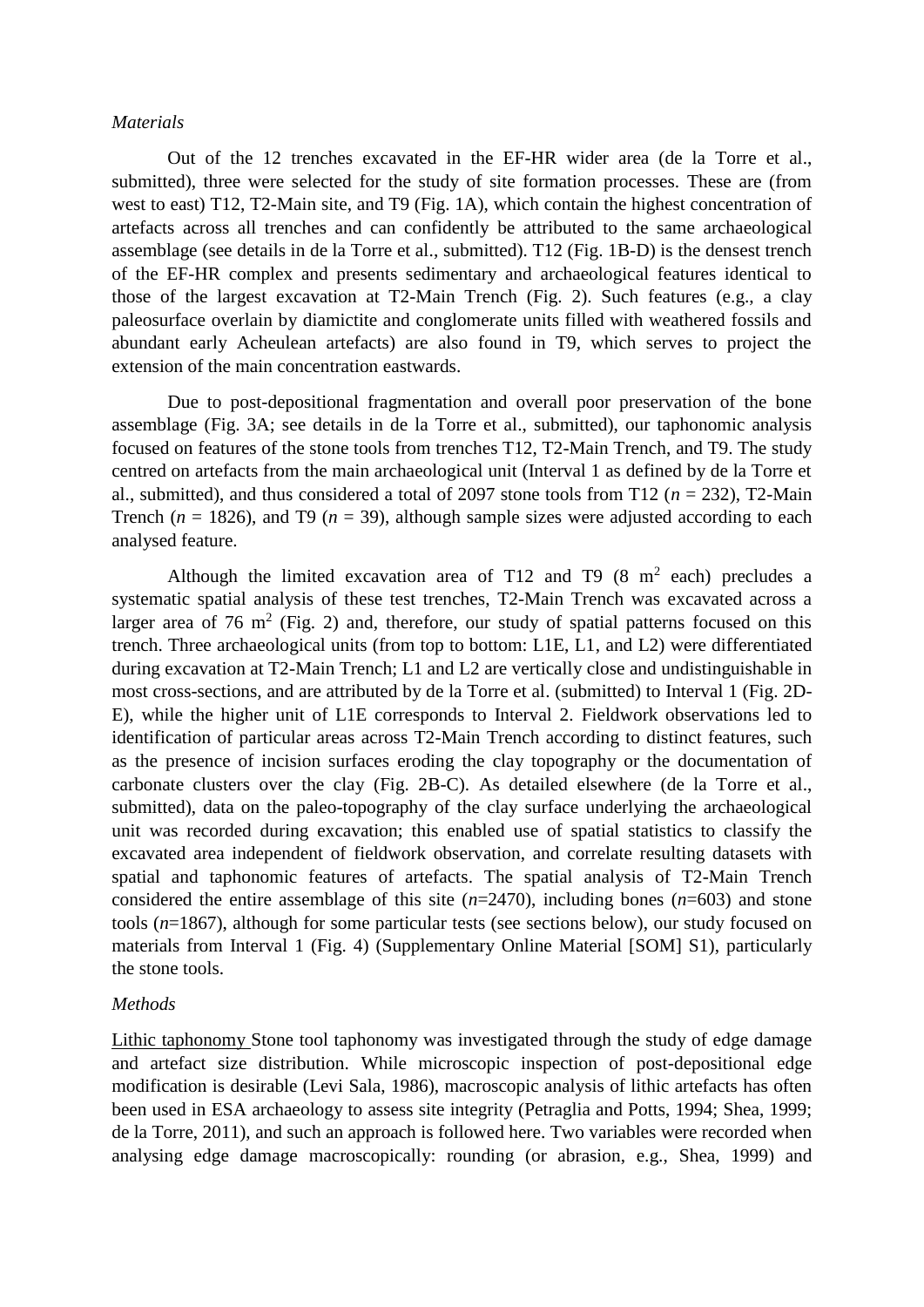microfracturing (sensu Levi Sala, 1986; small-scale chipping sensu Petraglia and Potts, 1994).

Rounding refers to the degree of bluntness of lithic edges, and four stages of roundness (fresh/unabraded, slightly rounded, medium and severe) were used to classify stone artefacts  $(n = 2032)$  irrespective of size. While rounding is mostly linked to fluvial abrasion, it has been noted elsewhere (e.g., de la Torre and Mora, 2004) that weathering of lavas unrelated to water traction (but linked instead to chemical diagenesis) might obscure representativeness of rounding classes. Therefore, although most EF-HR lava artefacts are in a relatively stable weathering condition, given that most of the EF-HR assemblage is made of trachytes, phonolites, and basalts (see McHenry and de la Torre, submitted), diagenesis rather than fluvial action may have contributed to some of the abrasion patterns observed.

Microfracturing mechanics are, to some extent, also subject to equifinality; while microscopic analysis may be able to distinguish use-wear from edge chipping caused by postdepositional processes (e.g., trampling, sediment pressure, or fluvial action), such distinction is more arbitrary at the macroscopic scale. Therefore, this study considered the presence/absence of microfracturing irrespective of their potential origin and recorded this variable for all artefacts that are over 2 cm in length  $(n = 1117)$ .

Artefact size distribution is particularly informative in assessing post-depositional disturbance of Palaeolithic sites (Schick, 1984; Petraglia and Potts, 1994; Bertran et al., 2006; Sitzia et al., 2012; de la Torre et al., 2017). Our analysis included the entire assemblage (*n* = 2097) of lithic artefacts recovered in situ during excavation and from dry sieving (6 mm mesh). Artefacts were measured tri-dimensionally (longest axis taken as length and the two complementary dimensions as width and thickness) with callipers and weighed with a mgresolution scale. Maximum dimension and weight classes followed 'standard' size ranges used in previous archaeological studies (e.g., Schick, 1984; Petraglia and Potts, 1994; de la Torre, 2011), but also Jenks' method of natural breaks optimization (Jenks and Caspall, 1971; Slocum, 1998), which statistically classifies the sample according to the best arrangement of clusters. Considering lithic artefacts also as sedimentary particles, stone tool shape was calculated following Sneed and Folk's (1958) classes and plotted in Tri-plot (Graham and Midgley, 2000). Chi-square tests were used to assess whether there were statistically significant associations between artefact variables.

The potential of refit data for taphonomic analysis is well known in Palaeolithic studies (e.g., Villa, 1982, 2004; Collcutt, 1990; Bordes, 2003) and was systematically applied to the entire EF-HR assemblage (i.e., the 12 trenches presented in de la Torre et al., submitted), although refitting was successful only in T12 and T2-Main Trench. Refit analysis has a well attested decreasing return of effort (e.g., Cziesla, 1990), so considering the number of analysts involved  $(n = 4)$  and their time spent on refitting, it was decided to invest 100 hours in total for the conjoin study.

Spatial analysis Artefact density and the basic analysis of point patterns started with visual identification of the density of artefact distribution on the excavation surface. In order to produce kernel density surfaces, we used a geo-algorithm to create a raster surface of artefact intensity, through the placing of a two-dimensional probability density function (kernel) across the observed data points (Conolly and Lake, 2006). The optimal bandwidth was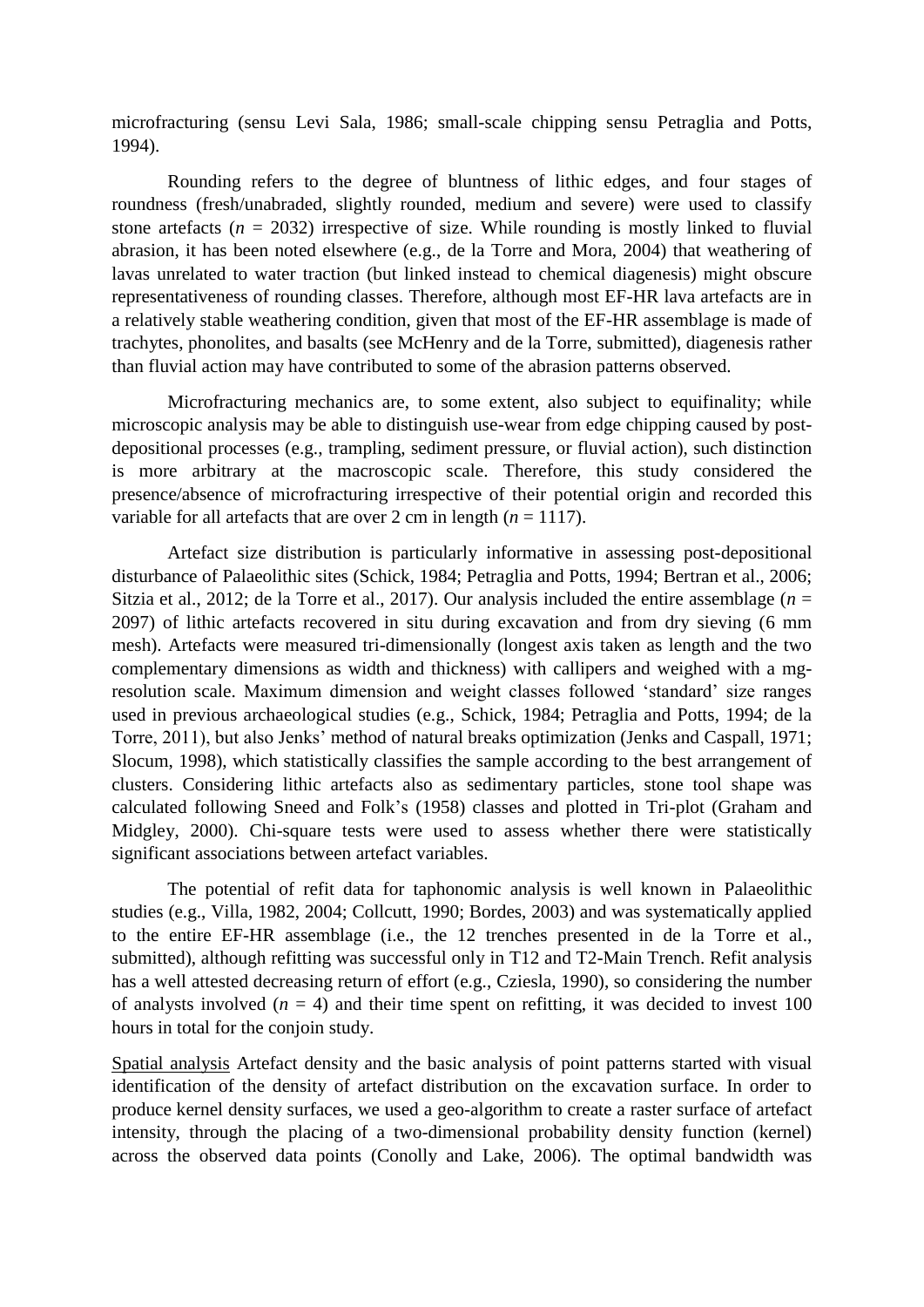calculated in a statistical package –function *bw.diggle* in R (Ihaka and Gentleman, 1996)– and used to ensure that the actual distribution was represented.

Cluster analysis included nearest neighbour analysis and Ripley's K-function to investigate presence/absence of clustering. Where clustering was confirmed, cluster membership was identified via k-means analysis, as EF-HR datasets are too large (>100) for traditional, hierarchical cluster analysis. Since the k-means method requires a set number of clusters, optimal numbers of clusters were obtained by comparing k-means optimum cluster and PAM (partitioning around medoids) methods with kernel density maps. K-means optimum examines the rate of decrease in the sum of squared distances over increasing number of clusters; the optimum number of clusters is when a significant decrease in the total sum of squares can no longer be observed (MacQueen, 1967; Ripley, 1976, 1981; Kaufman and Rousseeuw, 1990).

A digital elevation model (DEM) of T2-Main Trench was calculated with kriging from field recorded points on the surface of clays in Trench 2, with 20 mm cell size and smoothened by focal statistics in a circular window of five cells. Five elevation ranges were defined following Jenks' natural breaks method. The slope map was developed from the surface of the DEM and divided into five ranges with Jenks' natural breaks method. A flow direction map was also extracted from the DEM, by assigning a value to each cell depending on the direction water would flow if dropped on the cell. A probability surface model was calculated by considering kernel density in conjunction with four other variables (i.e. elevation, slope, flow direction, and flow accumulation [number of upstream cells draining into each cell]). This model was then tested against spatial randomness (Poisson) with Kmeans function, as well as a pair correlation function (within the multivariate bounds of the model), and compared to an envelope of 99 Monte Carlo simulation runs (Robert and Casella, 2004).

Orientation and dip were recorded during fieldwork with a compass and clinometer, respectively, on lithic and fossil remains larger than 2 cm that showed a recognizable longer than width axis. The sample was further adjusted for analysis to include only those artefacts whose elongation index (Ie = length/ width) was greater than 1.6 ( $n = 227$ ) (Bertran and Lenoble, 2002; Benito-Calvo and de la Torre, 2011). Analysis of orientation patterns followed sample size and statistical protocols outlined by Bertran and Lenoble (2002) and Benito-Calvo and de la Torre (2011), and statistics and rose diagrams were produced using R (upper and lower closed intervals, comparative histograms) and Stereo32 software (linear and equal area scaling, circular histograms). Stereographic projections were produced using Stereo32. Fabric analysis followed the method proposed by Bertran and Lenoble (2002) and Benito-Calvo et al. (2009), and used a modified version of Tri-plot (Graham and Midgley, 2000) for calculations.

Orientation and fabrics of the clay surface were calculated from topographic surveys conducted during fieldwork. Dip was calculated for the surface model from the slope map and azimuth from the aspect map. For best results, two groups of watershed datasets were created. The first (underlying surface) was a dataset created by sampling the slope and aspect map of each watershed at the exact location of each artefact on the XY plane. The second (random sample) sampled each watershed at 50 random locations. Such an approach was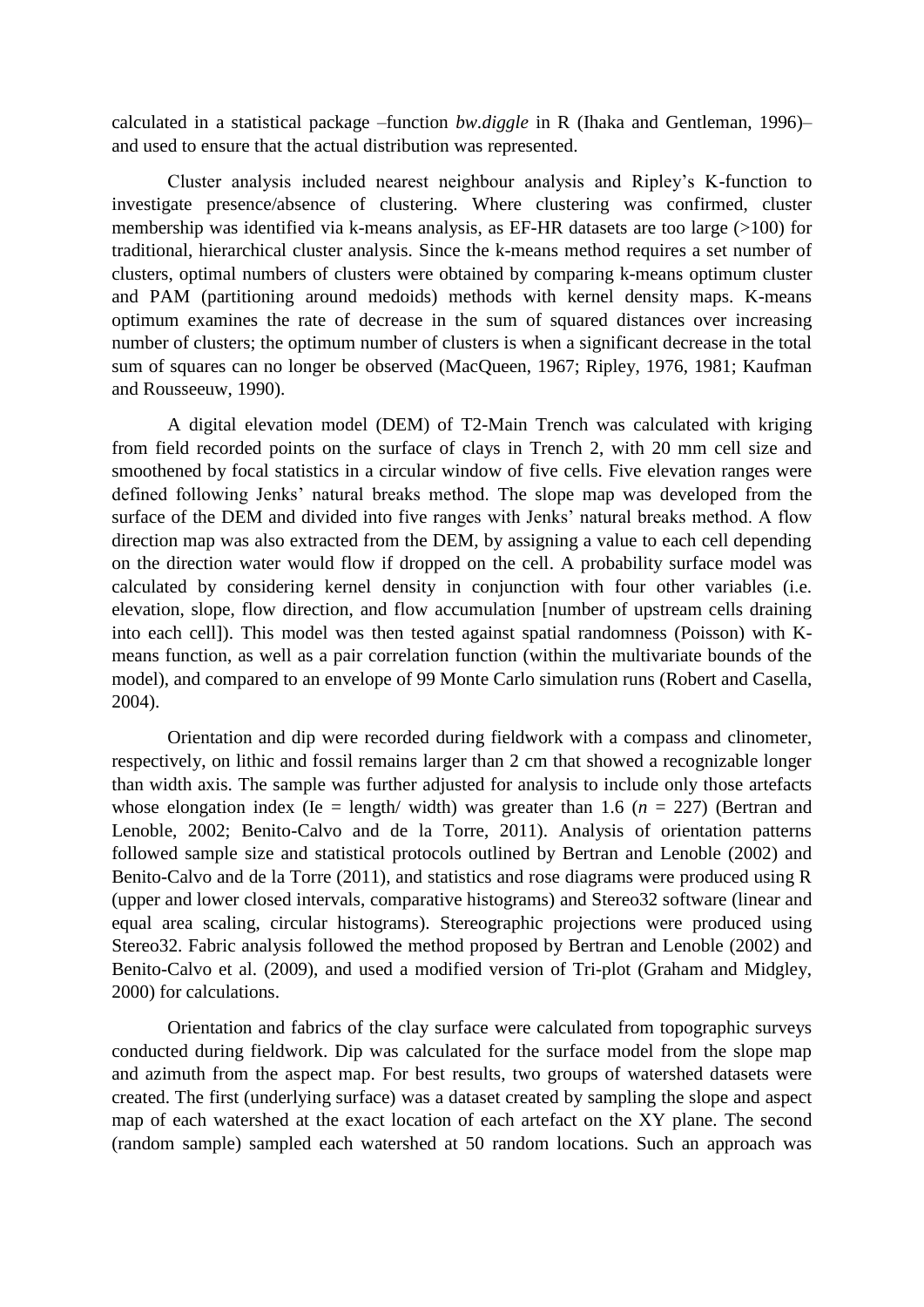employed to give an idea of how fabrics of the surface underlying each artefact dataset differed from archaeological fabrics and how that related to fabrics of entire watersheds.

#### **Results**

#### *Stone tool taphonomy*

Edge damage Roundness was analysed in 2032 stone tools, constituting 96.9% (*n* = 2097) of the combined assemblages of T12 ( $n = 232$ ), T2-Main Trench ( $n = 1826$ ), and T9 ( $n = 39$ ) for Interval 1 (see breakdown of technological categories in de la Torre et al., submitted). Table 1 shows that artefacts are predominantly fresh (65.4%), although a small sample (2.6%) are severely rounded (Fig. 5A). Fig. 5B suggests uneven frequencies of roundness in each trench and the Chi-square test confirms a higher proportion of fresh artefacts in T12 ( $X^2$  (6) = 20.41, *p* < 0.05) than T2-Main Trench and T9. Likewise, Fig. 5E shows a higher percentage of fresh material associated with the diamictite unit (see lithological description in de la Torre et al., submitted), which is statistically significant  $(X^2(6) = 20.6, p < 0.05)$ .

Significant statistical association  $(X^2 (6) = 74.57, p < 0.05)$  also exists between degrees of rounding and raw materials (Fig. 5C); most lavas preserve fresh (72%) or slightly rounded (18.3%) edges. Frequency of fresh metamorphic artefacts is lower (59.1%), while stone tools with slight (25.7%) or medium (12.4%) roundness are more abundant. In contrast, only 16.6% of chert edges are fresh and most rolled artefacts are chert; thus, when chert is removed from the sample (Fig. 5D), 87.7% of the remaining assemblage  $(n = 2008)$  is fresh  $(n = 1326)$  or slightly  $(n = 435)$  rounded.

Classifying artefact roundness into three length categories (Table 1 and Fig. 5F) indicates that 86% of artefacts >100 mm are fresh as opposed to 56% of stone tools <20 mm, with statistically significant differences  $(X^2 (6) = 57.87, p < 0.05)$ . The same pattern is observed when roundness is considered according to weight classes (Fig. 5G): 81.8% of artefacts heavier than 50 g are fresh in contrast to only 57.6% of those  $\leq$  5 g. The Chi-square test  $(X^2(6) = 106.57, p < 0.05)$  confirms higher than expected proportions of slightly rounded artefacts less than 5 g and fresh tools >50 g. Similarly, statistical comparisons of roundness according to general technological groups  $(X^2(6) = 45.37, p < 0.05)$  also show that larger artefacts (e.g., large cutting tools [LCT]) are consistently fresh (91.9%), while frequency of fresh edged debitage is reduced to 63.7% (see also Fig. 5H).

Presence/absence of edge microfracturing was recorded in 1117 artefacts (53.2% of the assemblage). The Chi-square test  $(X^2 (2) = 2.4, p < 0.05)$  found no significant differences across the three trenches, although the T9 sample is considerably smaller (see values in Table 1) and the comparison in Fig. 6A is focused on T2-Main Trench and T9. Fig. 6B illustrates the presence/absence of microfracturing in relation to raw material type, and clear differences can be observed between chert versus metamorphic and lava artefacts; thus, a significantly higher number than expected  $(X^2 (2) = 21.6, p < 0.05)$  of chert artefacts show edge wear when compared to the other raw materials. Although it might be reasonable to expect that presence of microfracturing was associated with the lithology in which artefacts were embedded, Chi-square  $(X^2 (2) = 2, p < 0.05)$  found no significant differences between artefacts in the conglomerate, diamictite, and clay (see also Fig. 6C and SOM S2).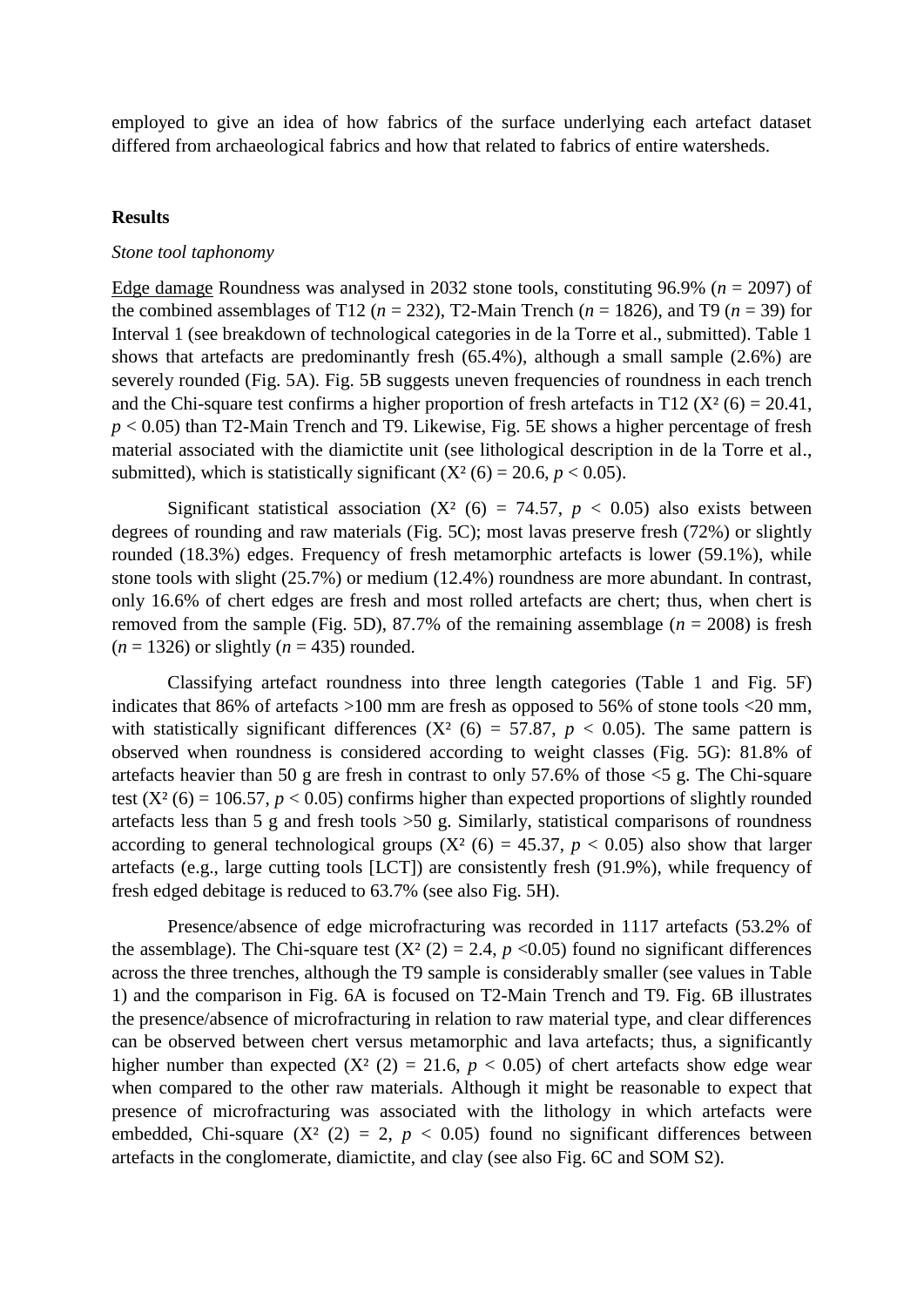Size distribution Average dimensions of the entire T12, T2-Main Trench, and T9 lithic assemblage  $(n = 2097)$  are listed in Table 2, which also indicates the absence of stone tools smaller than 5 mm and a significant size variability (as shown by the large standard deviation of maximum length). Fig. 6D considers the metric relationship between length, width, and thickness, and shows the very bladed (24.3%) to bladed (19.7%) dominance of artefact shapes (see values in Table 2). Distribution of weight classes according to Jenks' optimisation method shows that 81% of stone tools are <133.6 g (Fig. 6F). In parallel, incremental weight classes (Fig. 6E) indicate a clear bimodal pattern, with 27.9% of artefacts in the 1–5 g interval and 28% heavier than 50 g (see data in Table 3).

Maximum artefact length was classed in 10 (Fig. 7A-B) and 20 (Fig. 7C, E, G) mm intervals, using Jenks' natural breaks (Fig. 7D, F, H; see also Table 3 and SOM S3). 54% of stone tools are <40 mm (Fig. 7A-B, SOM S3), with predominance of artefacts <33 mm (46.4%, Fig. 7D) and of those in the 20–39 mm interval (36.6%, Fig. 7C, also Table 3). T12 contains a substantially higher frequency (30.1%) of artefacts <20 mm than T2 (15.8%) and T9 (12.8%). Conversely, the percentage of stone tools 40 mm or larger is very similar in T2 (47.4%) and T9 (46.1%), in contrast to T12 (34.9%, Table 3 and Fig. 7E and 6G).

Raw material patterns are also distinctive (Fig. 7I and 7J); only 6.7% of lava artefacts are smaller than 20 mm, as opposed to 29.5% of the quartzite assemblage. This pattern becomes more accentuated when the next size class (20–39 mm) is considered, showing that quartzite artefacts <40 mm are proportionally much more abundant (74%) than lava pieces (36.9%, see raw data in Table 3).

Refitting Only five refit sets were identified in the entire EF-HR assemblage (four sets from T2 and one set from T12), all consisting exclusively of two conjoining pieces (i.e., total refitted artefacts = 10). This results in a considerably low proportion of refits—i.e., 0.3% of the whole collection ( $n = 2317$ ), 0.3% of Interval 1 at T2 ( $n = 1826$ ), 0.8% in T12 ( $n =$ 232)—and a low yield rate—i.e., one refit every 20 hours (total time of refit analysis  $= 100$ hours).

All refits are fractured artefacts. The mean direction of conjoining lines is 122–302°, and the average horizontal distance between conjoining artefacts in T2 is  $3.32 \text{ m (min} = 38$ cm, max  $= 6.46$  m, std dev  $= 2.69$  m). Despite this considerably long horizontal distance between conjoining artefacts (see Fig. 8), all sets are well constrained vertically and are within similar elevation ranges as classed by the DEM (Fig. 9).

## *Spatial analysis of T2-Main Trench*

Artefact density and clustering The kernel density estimation (non-parametric) produced a smooth approximation of data point distribution across the surface of T2-Main Trench (Fig. 10 and SOM S4). As visual examination suggests distinctive density peaks of remains (mostly in the NW and W parts of the trench), several tests were applied to examine whether or not the distribution is random or regular, and thus whether clustering exists. The nearest neighbour analysis (Clark and Evans' test) for all remains  $(R = 0.8699, p < 2.2e^{-16})$ , stone tools (R = 0.8681,  $p < 2.2e^{-16}$ ), and fossils (R = 0.8221,  $p = 7.42e^{-12}$ ) suggests clustering (R < 1 at a high confidence level) of archaeological materials at T2-Main Trench, a pattern that was supported by the Ripley's K-function test (SOM S5A-C).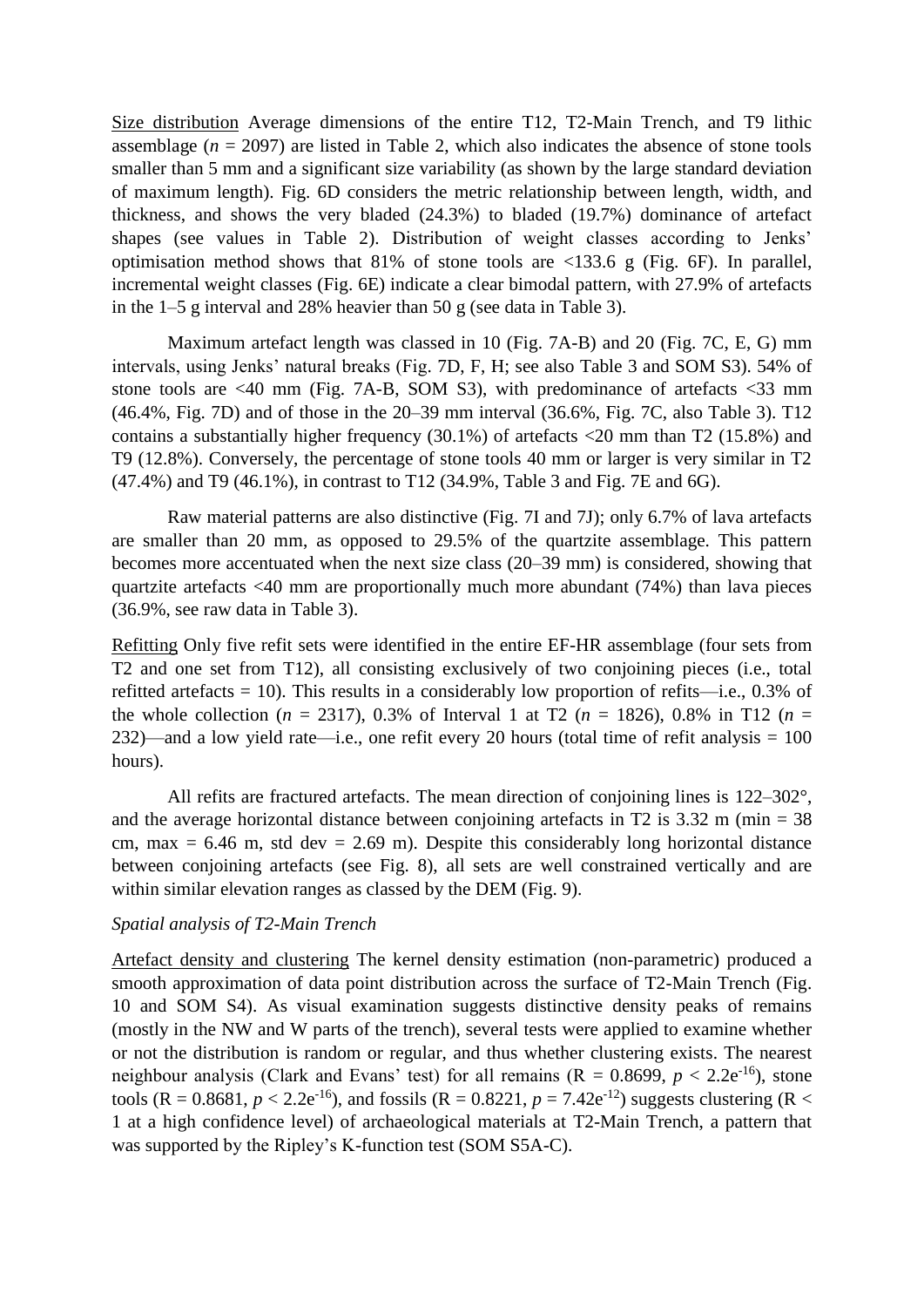Once clustering was confirmed, cluster membership was assigned through k-means analysis, and the results of k-means optimum cluster numbers (four clusters for all data and lithics, and five for fossils; see SOM S5D-F) and PAM (eight clusters for all data and lithics, and seven for fossils) compared with kernel density maps. Thus, clusters best reflecting density of remains were established at six for the entire assemblage and for the stone tools, and five for fossils (SOM S5G-I).

Statistical confirmation of clustering also enabled us to examine the spatial distribution of lithic artefacts according to particular attributes such as edge roundness, chaîne opératoire technological category, and raw material. These attributes were tested with Clark and Evans' nearest neighbour test and K-function (SOM S6) to establish whether artefacts are distributed following the Poisson process or if there is any type of clustering or regularity (Table 4). This allowed identification of those attributes where both tests indicate non-randomness, and clustered datasets were then plotted as kernel density estimates (Fig. 11).

Artefact distribution Clustering patterns observed in T2-Main Trench may be due potentially to a genuine spatial attraction between particular artefact attributes (Fig. 9A), but may also be influenced by the surface (i.e., topographic properties) where remains were deposited. Three additional analyses (surface properties, hydrology, and probability surface) were performed to investigate this question. The first aimed to establish whether there was a preference in artefact distribution for certain values in properties of the surface (elevation, slope, and flow direction). The second considered the influence of hydrology in T2 (as amenable for study from spatial data recorded during excavation) in the spatial distribution of artefacts across the trench. The probability surface considered first and second order effects by calculating a loglinear regression model that explored artefact density based on all the aforementioned surface variables.

To analyse artefact distribution across several elevation ranges in T2-Main Trench, underlying elevation values from the clay surface DEM were assigned to each artefact, and artefact frequency in each elevation range was then calculated. These values were examined against the statistically expected number of artefacts in each elevation range and a Chisquared value calculated to determine whether the difference in number is statistically significant.; As shown in SOM S7 and summarised in Table 5, there is a very strong correlation between elevation and density of remains, with lower altitude areas containing significantly more artefacts than expected, a pattern particularly accentuated among stone tools smaller than 34 mm.

Slope values underlying artefacts were also calculated and assigned to several slope ranges. As with elevation, frequencies were then tested against the expected values. Results (Table 5 and SOM S7) show that all archaeological remains tend to concentrate on the lowest gradients. Although overall stone tool distribution does not correlate with slope (but fossils do), a strong correlation is observed between artefacts larger than 33 mm and lowest slopes, particularly those of Jenks' length classes 2, 3, and 5.

The Trench 2 flow direction map (Fig. 9D) was used to investigate the impact of water flow direction on the distribution of artefacts across the site. The number of cells flowing in each of the eight directions from Fig. 9D (N, NE, E, SE, S, SW, W, and NW) was determined, and by calculating the percentage of each direction on the map, it was possible to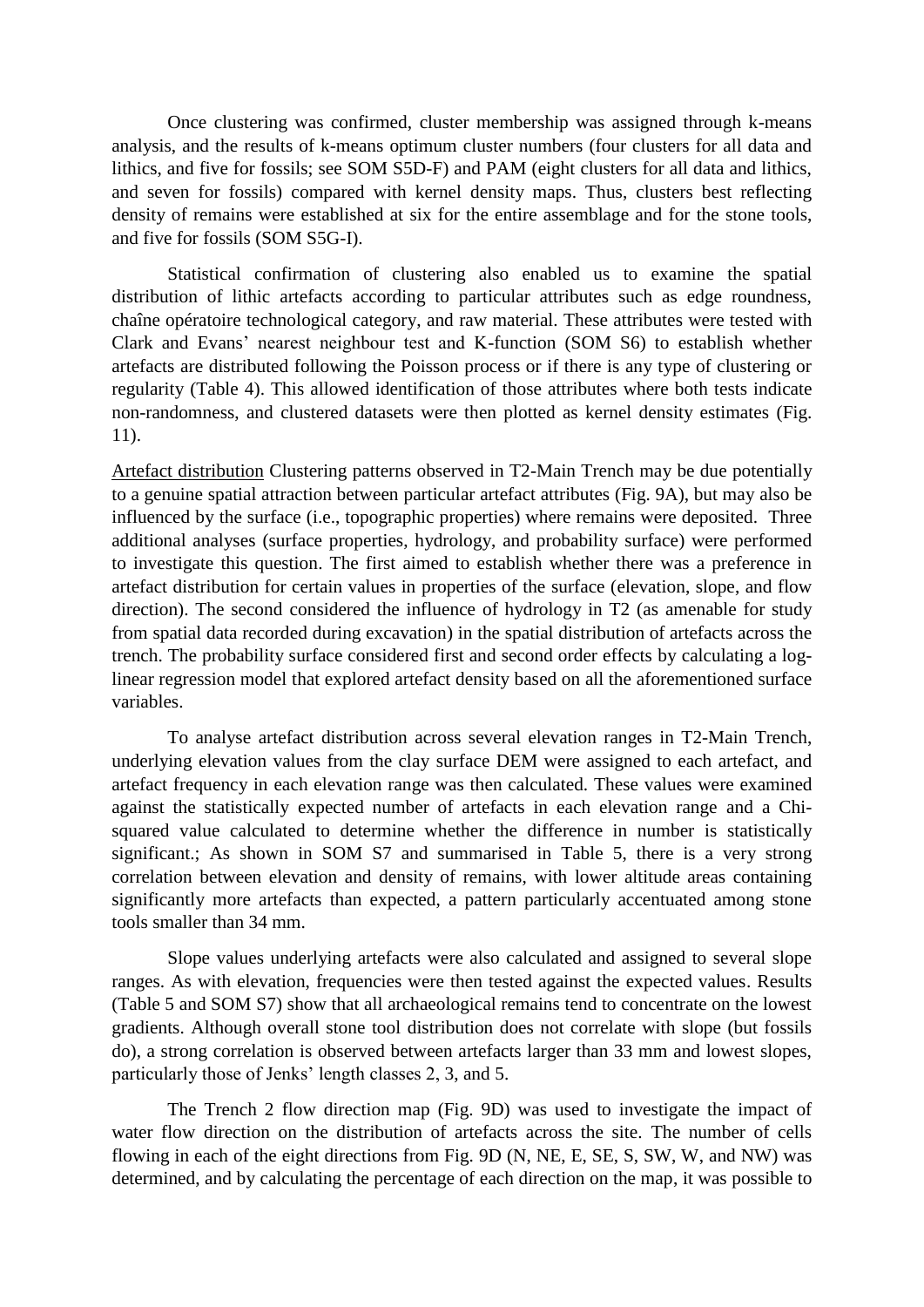estimate the expected number of artefacts overlying the flow direction map in an even distribution. There was a significantly larger than expected number of remains (particularly stone tools) in the W and SW flow directions (SOM S8 and Table 5). Correlation is particularly strong between such flow directions and lithic artefacts larger than 33 mm, as well as between stone tools from the small debitage chaîne opératoire and the W flow direction.

The relationship between elevation, slope, flow accumulation, and flow direction was further explored in the probability surface of Fig. 12A. The observed function appears outside the critical envelope of randomness and is, therefore, statistically significant (Fig. 12B). Artefact distribution is thus a product of multiple factors, the strongest of which are elevation, slope, and flow accumulation.

#### *Orientation and fabric patterns*

Artefact orientation Rayleigh's and Kuiper's tests to distinguish uniform (i.e., isotropic) distribution from non-uniform (multimodal, bimodal, or unimodal) patterns of T2-Main Trench artefacts are shown in Table 6. This includes the entire assemblage (lithics and fossils) and a series of subsamples based on artefact characteristics (e.g., stone tool weight classes, abrasion, particular categories such as LCTs), lithological—e.g., sedimentary context (gravels, sands, or clay) or areas with concentration of carbonates—and topographic structures observed during the excavation (see locations in Fig. 2), and spatial features defined by geostatistical methods (see Fig. 9).

Both Table 6 and the rose diagrams in Fig. 13 suggest plurimodal distributions of artefact orientation. Rayleigh's test confirms lack of unimodal distribution in all cases, and Kuiper's results are significantly opposed to uniformity of datasets. Although in some cases (e.g., bones, East channel, Cluster 4 datasets) the main and secondary mode can be distinguished, results are statistically weak due to small sample sizes (see Table 6). In those datasets where the sample is larger  $(n = 40-50)$  or above), modes are less pronounced, although patterns can still be distinguished. Thus, the main mode for the whole assemblage (*n*  $= 227$ ), stone tools ( $n = 147$ ), and fossils ( $n = 80$ ) is on the N-S axis. Smaller datasets are also patterned, as evident in Cluster 3 (NW-SE mode), Cluster 4 (both N-S and NW-SE modes), Cluster 6 (E-W with a strong secondary mode of NW-SE), Northern channel (NW-SE with a secondary mode in N-S), LCTs (N-S mode), stone tools in diamictite/sands/gravels (NE-SW with secondary mode in N-S), and others (see Table 6 and Fig. 13).

Overall, a particular orientation trend for the entire assemblage (all analysed fossils and lithics) does not exist and a plurimodal (but not entirely random) distribution of orientations predominates. The visual investigation of rose diagram patterns (Fig. 13) in specific datasets enables us to distinguish two main directions (N-S and NW-SE); in some cases (e.g., West channel, watershed 5), the main mode is pronounced and indicates a clear orientation pattern in particular spatial locations (e.g., channels, clusters, and watersheds) of the trench (see below).

Artefact fabrics Although Curray's (1956) L values (Table 7A) are unsuitable for studying bior plurimodal distribution of orientations, they provide a proxy (particularly where very high *p*-values are obtained) of no strong linear tendencies in any fabric dataset. The mean vector R% index (also in Table 7A) shows some (weak) indications of linear orientation, although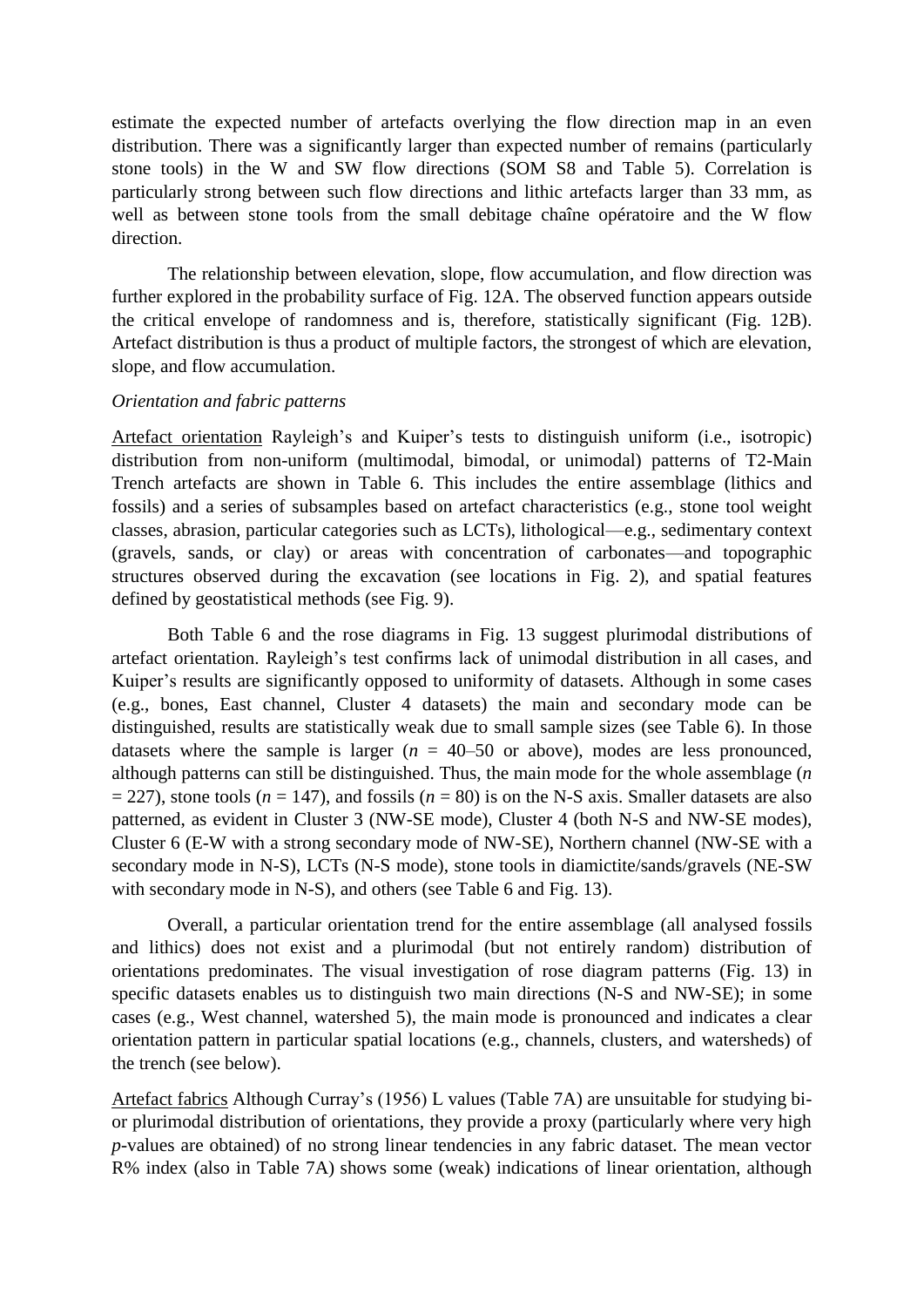the higher values correlate with smaller sample sizes and, therefore, results should be considered with caution. The same pattern occurs in K (shape) values (Table 7C), which are usually well <1. When K>1, results (apart from the Watershed 5 dataset) can be linked again to sample size being below the standard  $(n = 50)$ . The C (strength) parameter shows mainly moderate and low strength fabrics, and it only reaches higher values (within assemblages with an appropriate sample size) in fossil and Cluster 3 datasets (Table 7C).

When isotropy (IS) and elongation (EL) indices (Table 7C) based on the Eigenvectors (Table 7B) are represented on Benn's (1994) diagrams, a strongly planar tendency of fabrics is observed (Fig. 14). Thus, most datasets fit well in the planar fabrics sector, with a considerable degree of isotropy in some cases. The only clear exceptions are stone tools with edge microfracturing on clays, plus Cluster 5, Watershed 5, the area of carbonates, and the Eastern channel, all of which are characterised by higher isotropy and a tendency toward linear (rather than planar) fabrics. Once again, however, sample size is low in some datasets (see Table 7) and, therefore, they cannot be taken as true indicators of the nature of fabrics.

Orientation and fabrics of the T2-Main Trench clay surface The geospatial classification of T2-Main Trench into watersheds (Fig. 9E) provides full coverage of the surface and insights into site hydrology (Fig. 9F), and enables investigation of the relationships between archaeological fabrics and fabrics of the trench surface (Figs. 15 and 16). The two sets of Curray's vector magnitude (L) values (see table in SOM S10) were compared in a linear regression, and results show no strong correlation between L values of artefact datasets and L values of the underlying surface ( $\mathbb{R}^2$  correlation coefficient = 0.386, or 0.2325 if adjusted to four degrees of freedom).

As shown in Fig. 16, archaeological fabrics are placed in approximately the same area as watershed fabrics in terms of linearity and isotropy. The only exception is Watershed 5, where archaeological fabrics are considerably more isotropic. A comparison between Watershed 5 fabrics and the other watersheds together (Fig. 16H) confirms singularity of this cluster, and therefore further comparisons including additional variables (stone tool, LCT and fossil frequencies, roundness stages, and length and weight classes) were made; the Kolmogorov-Smirnov test ( $D = 0.064$ , *p*-value = 0.00614) indicates a strong difference between Watershed 5 and the other watersheds combined, and the *t*-test ( $p = 0.0003387$ ) supported that the two samples are statistically different (normal distribution confirmed by Shapiro-Wilks test: Watershed 5 *p*-value = 0.3608, Watersheds  $1-4$  *p*-value = 0.7971), which is also sustained by the Mann-Whitney test ( $W = 26$ , *p*-value = 0.001011).

To further investigate relationships between clay topography and artefact distribution, watershed (Fig. 9E), flow accumulation (Fig. 9F), and aspect (Fig. 9G) maps were used to calculate the mean stream direction (i.e., the mean direction of stream vectors for each stream network) and mean aspect (i.e., mean of all cells in the aspect map of each watershed; Fig. 17A, Table 8). Results were then compared to artefact orientation in each watershed and channel (Fig. 17B and D, respectively). Results show a slightly transverse position of the artefact mean mode with regards to the mean direction of each watershed and fieldwork observed incision surfaces. This pattern is particularly evident in the Eastern channel (see location in Fig. 2B-C in this paper and Fig. 8C in de la Torre et al., submitted).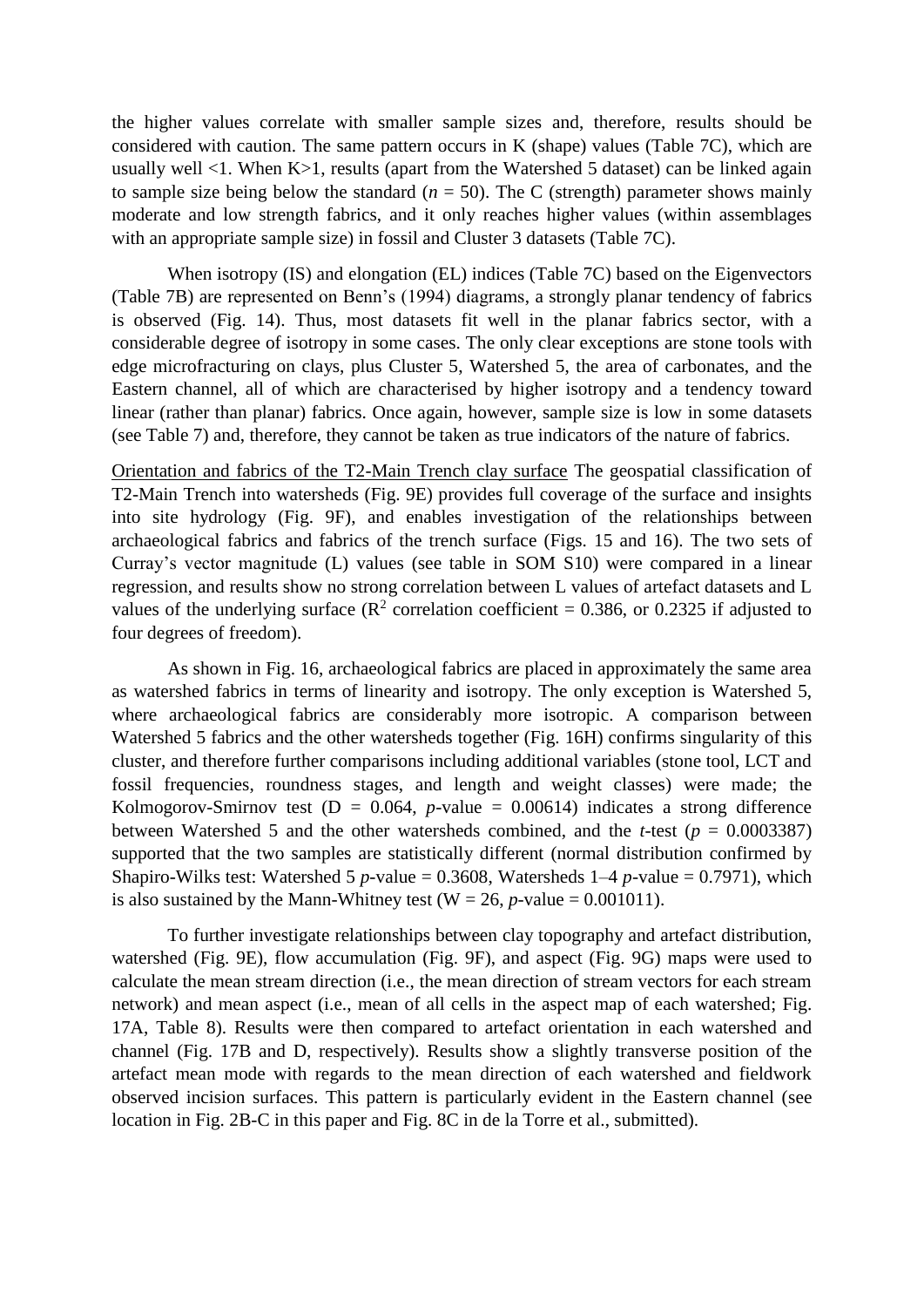#### **Interpretation of results**

Part of the fossil assemblage from EF-HR is clearly derived, as evidenced by the presence of very rounded bone fragments that behaved as clasts within the conglomeratic deposit documented at the site (see details in de la Torre et al., submitted). While other fossil remains can be more confidently related to human action, overall poor bone preservation hinders a systematic taphonomic study, and such analysis relies on an interpretation of the lithic assemblage. As shown above, most EF-HR stone tools are in fresh condition and part of the slight rounding observed on some lithics could be due to weathering, rather than fluvial abrasion. A small fraction of the assemblage is severely abraded, an observation also reported by Leakey (1971) during the original excavations. Heavily abraded artefacts are mostly chert (which is very rare in the EF-HR assemblage) and small in size. Thus, it is very likely that heavily abraded artefacts have no connection with the bulk of the EF-HR assemblage and, like bone clasts, were a component of the conglomerate in which part of the assemblage is embedded.

Leaving the heavily abraded material aside, there are still materials with rounding and microfracturing that clearly indicate fluvial agency in the formation of the site. Results indicate that edge rounding is higher among artefacts embedded in the conglomerate, as opposed to those in clays and the diamictite unit. While lithological features of the site are presented elsewhere (de la Torre et al., submitted; Stanistreet et al., submitted), this all seems to suggest that abrasion is mostly related to the conglomerate unit. A clear pattern is also observed in the presence of edge damage according to artefact type; nearly all LCTs are fresh and virtually none are moderately or severely abraded. Some of these LCTs have very thin and delicate edges that nonetheless are in remarkably mint condition (see example in Fig. 3), so it is unlikely that they underwent any post-depositional modification. On the other hand, frequency of fresh artefacts is lower in smaller and lighter stone tools and, therefore, rearrangement of some of them is more plausible.

Artefact size results are particularly relevant in assessing the extent of such fluvial rearrangement. The smallest artefacts predominate in unsorted experimental assemblages (Schick, 1984; Bertran et al., 2006) but, albeit present in EF-HR, <20 mm debris are outnumbered by larger sized lithics. The virtual absence of microdebitage—i.e., pieces <2 mm (Dunnell and Stein, 1989) or <1 mm (Fladmark, 1982)—and the relatively modest frequency of debitage <20 mm thus suggests sorting processes that washed away the smallest fraction of the stone tool assemblage. This is also consistent with weight distribution; in fluvial contexts, light artefacts (<1 g) travel greater distances and settle at slower rates than heavier ones (Byers et al., 2015). This agrees with the bimodal pattern shown by the EF-HR assemblage, where dominance of the 1–5 g group could be interpreted as the threshold for entrainment of artefacts and where the other peak (artefacts >50 g) may represent the bulk of a lag deposit.

Once it is concluded that the EF-HR assemblage underwent fluvial disturbance, spatial patterns of T2-Main Trench can be used to interpret post-depositional mechanisms. Our geospatial results indicate unambiguously that the archaeological material is clustered (i.e., artefacts are not randomly distributed across the trench). Statistical tests also show strong correlation between density of artefacts and lower altitude and gradient areas. The deepest areas were informally termed 'channels' during fieldwork and interpreted as the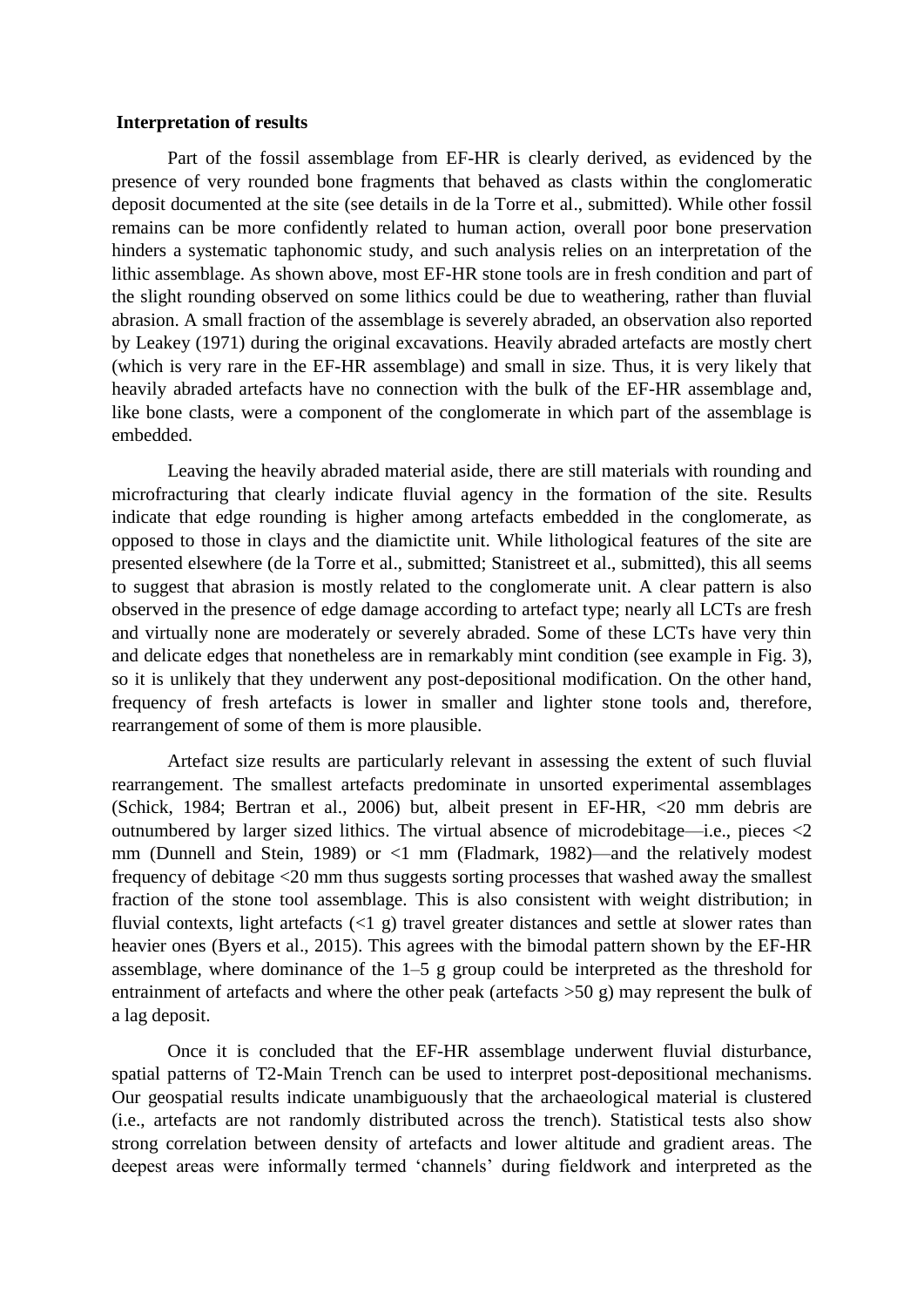lowermost parts of an incision surface/s eroding the clay paleosurface beneath the archaeological units. GIS-based hydrology models support such an interpretation of the paleosurface, and geostatistics indicate that artefact density is higher within such depressions. The most plausible interpretation is, therefore, that archaeological material was accumulated preferentially in the deepest areas by natural agents.

Orientation and fabric patterns are essential in developing this interpretation further. Orientations do not show preferential arrangement for the whole EF-HR assemblage, which is not surprising given the intricate paleo-topography of the clay substrate. Thus, when rose diagrams are considered according to spatial clusters, preferential patterns can be discerned (Figs. 13 and 18), with bimodal orientations in particular areas probably associated with fluvial rearrangement of local zones across the trench. Likewise, while fabrics of the entire assemblage are predominantly planar, some differences are observed per area; artefact fabrics in the carbonates area lie almost ideally in the centre of Benn's diagram, with no inclination towards any fabric type. Artefacts in the carbonates area (and in the geostatistically defined Watershed 5) are comparatively less abraded than those in the rest of the trench, which is consistent with fabrics, and thus could suggest this to be the least disturbed part of T2-Main Trench. In contrast, the east channel, which shows the strongest preferred orientation, also shows a strong tendency towards a linear fabric, and its dense concentration of materials is likely due to fluvial accumulation. In this regard, transverse position of artefacts in relation to the mean direction of watersheds (a pattern particularly conspicuous in the east channel) might suggest rolling of artefacts along their shorter axis (Allen, 1984), and potentially indicate water flow with enough energy to move larger artefacts.

Overall, there is enough evidence to confirm fluvial processes played a significant role in shaping the structure of the archaeological record in T2-Main Trench, and some spatial proxies suggest that the densest artefact accumulations across the trench were influenced (or caused) by water action. Variability in the distribution of archaeological occurrences receives further support when T2-Main Trench and T12 patterns are compared. Artefact taphonomic proxies such as rounding (Fig. 5B) and size (Fig. 7G) consistently show lower disturbance in T12, which yields more fresh stone tools and higher frequencies of small lithics than T2-Main Trench. In addition, a brief overview of the main spatial features of T12 (Fig. 19 and SOM S11) indicates a more random distribution of artefacts, a different orientation pattern (with an NE-SW main mode, in contrast to the N-S main mode in T2- Main Trench), and a more linear fabric (mostly planar in T2-Main Trench). All of this essentially supports the conclusion that water rearrangement was not uniform across the main EF-HR exposure and that it operated locally throughout the site, resulting in variable occurrences with disparate degrees of fluvial disturbance.

#### **Discussion**

Mary Leakey (1971: 124) proposed that the EF-HR assemblage originally lay on the clay surface and that later some material was caught up in the lower part of the conglomerate. She also identified a fluvial channel cutting across the excavation surface and proposed that the assemblage represented the living floor (Leakey, 1971: 258) of a temporary camp on either side of a shallow water course (Leakey, 1971: 124). Our results partially agree with Leakey's. The remarkably fresh condition of most of the lithic assemblage (which includes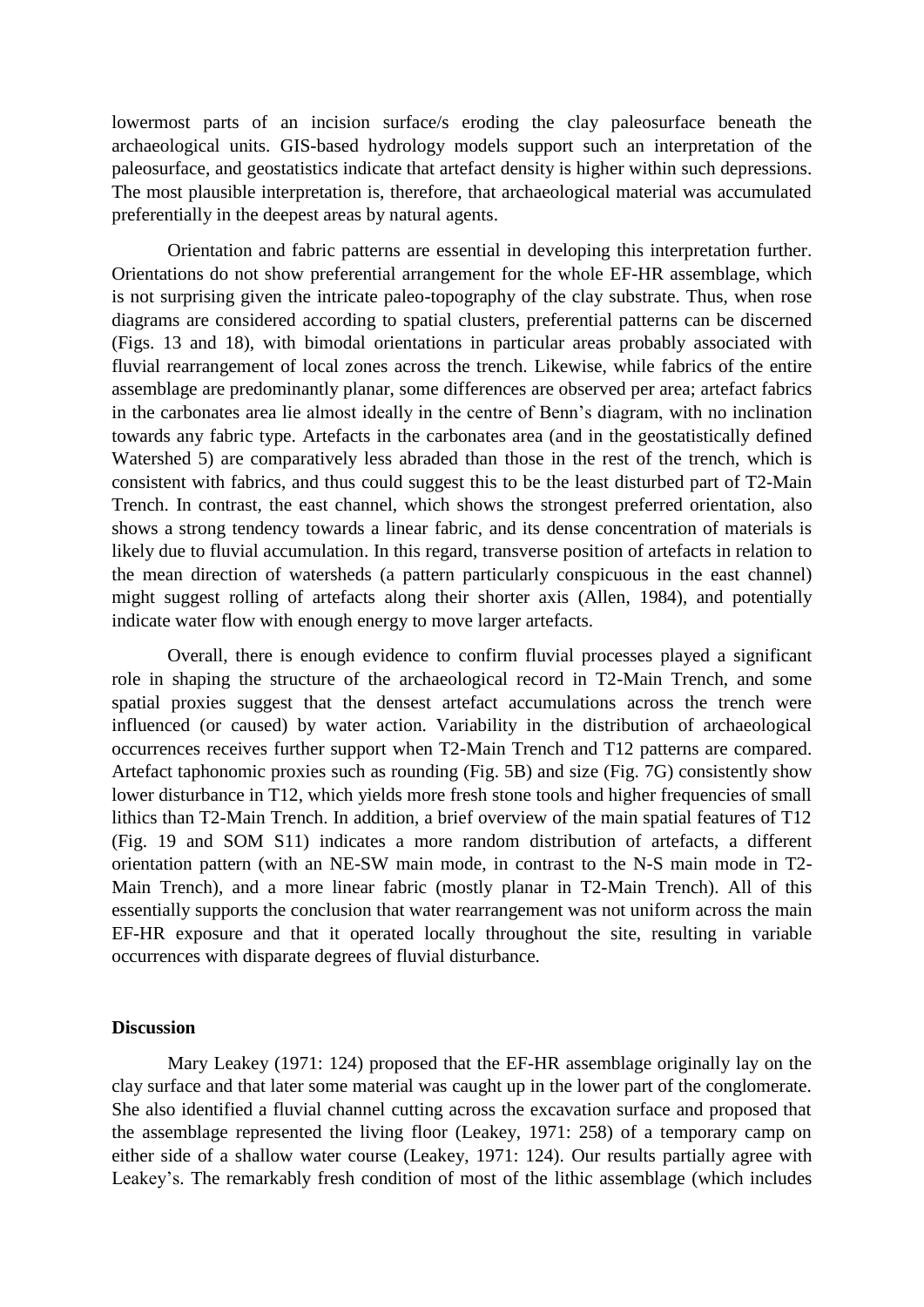many delicate edges sensitive to any post-depositional damage) suggests that most stone artefacts did not undergo substantial transport, nor were they abraded in situ by flowing water sediment. The freshest artefacts at EF-HR are often associated with carbonate growth also found across the clay surface (see details in de la Torre et al., submitted) and there seems to be a different spatial patterning of areas with carbonate clusters when compared to the rest of the trench. Thus, it is probable that artefacts associated with such a context belong to the original primary deposition of the assemblage. Nonetheless, subsequent fluvial disturbance is evident. Leakey (1971) stated that the channel she identified was aligned E-W, and given that we excavated on either side of her trench, it is likely that our east channel (roughly equivalent to Watershed 3.1) and west channel (Watershed 3) are a continuation of both ends of Leakey's channel. In our view, however, the stream bed forms identified are responsible for the rearrangement of the EF-HR remains, i.e., they are posterior to the original deposition of the assemblage. Therefore, hominins did not occupy a floodplain on either side of a channel, but fluvial agents contributed through substantially rearranging an earlier human occupation of the site that, as shown elsewhere (de la Torre et al., submitted), was located at the bottom of a river valley.

Three plausible scenarios could explain the formation history of the EF-HR Interval 1 assemblage. One is that the original assemblage was deposited in primary position on the clay paleosurface, after which carbonates grew over the clay surface and artefacts laying on it. Subsequently, the archaeological assemblage would have been buried by mudflows (diamictites) and potentially by low energy water flow, facilitating the excellent preservation of stone tools. Subsequent fluvial incision removed the smallest lithic artefacts and rearranged part of the larger material, which was accumulated in the more deeply eroded areas of the clay surface. In this scenario, fluvial disturbance operated locally (which would explain the non-random distribution of artefacts in some areas and the pristine stone tool preservation in others) and was moderate (i.e., it did not significantly alter assemblage composition of artefacts >20 mm). A second scenario envisages the archaeological assemblage transported from its original position elsewhere into EF-HR by mudflow processes; as viscous deposits, diamictites could have moved the artefacts without causing abrasion and might also explain the relatively polymodal orientation patterns observed. Since mudflows are characterised by low transport distances, the diamictite could have rearranged archaeological pieces into a near original position. This artefact bearing mudflow deposited over the clays would then be eroded by fluvial processes in essentially the same way as described for the first scenario. Alternatively, a third option would be the total rearrangement of the entire EF-HR assemblage by fluvial processes, placing all of it in secondary position. In this view, water disturbance would have been responsible for dismantling original human occupations elsewhere in the area, and the EF-HR assemblage would be a palimpsest comprising materials from several transportation episodes from long (heavily eroded artefacts) and shorter (fresh artefacts) distances.

The last scenario is highly unlikely, partly because most material is too fresh to have been transported by water for any long distance. More importantly, some of the EF-HR Interval 1 material was clearly embedded in (and sealed by) diamictite deposits, confirming that at least part of the material was deposited before fluvial rearrangement took place. Given that once heavily rolled materials are excluded the lithic assemblage is very consistent in terms of artefact preservation, raw materials, and technological categories irrespective of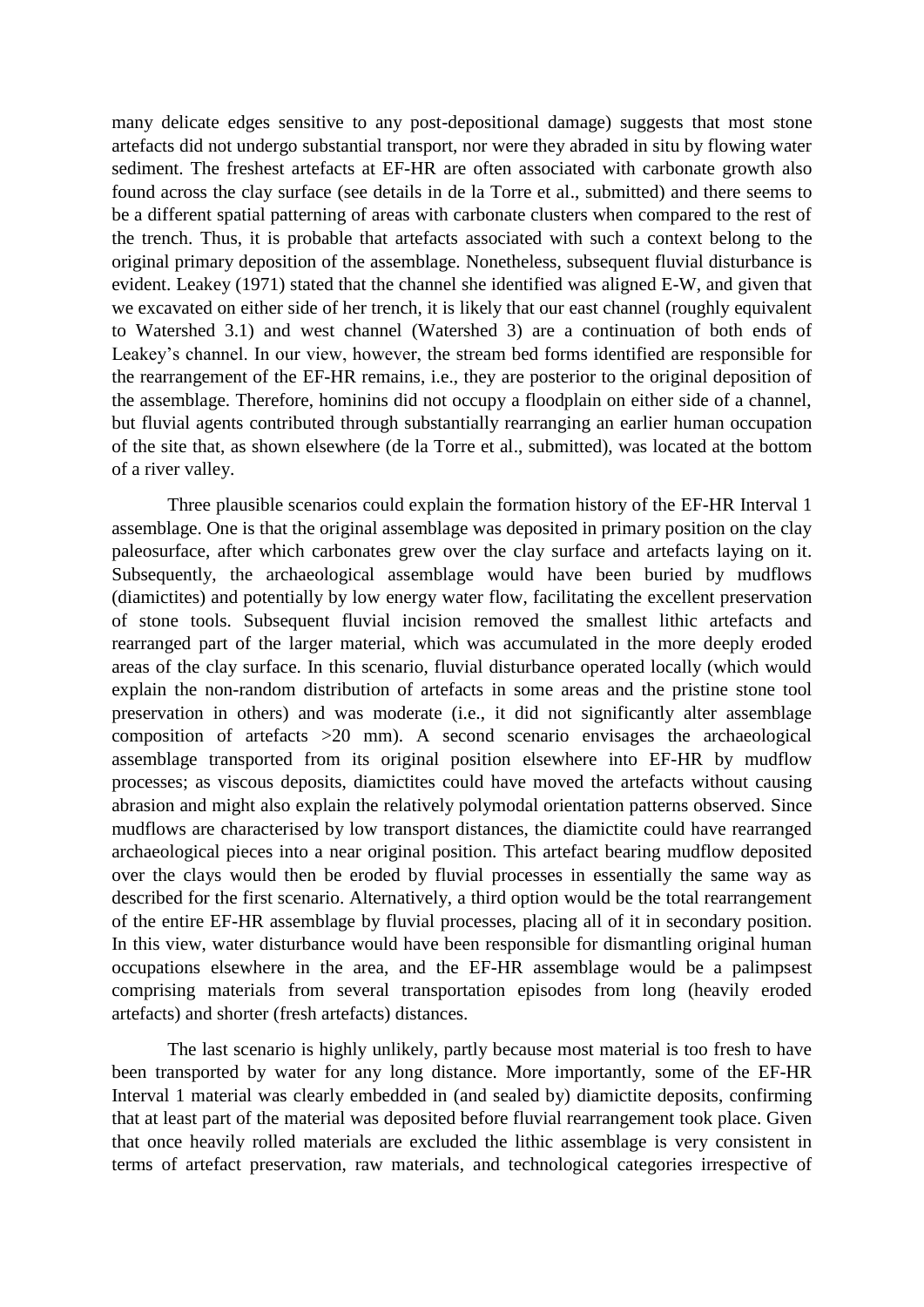their lithological context, it is therefore improbable that the entire assemblage represents a secondary deposit. In addition, some refit sets (sets #4 and #5: see Fig. 8) conjoin pieces on top of the clays with others found in sands, which further reinforce Leakey's original idea that some materials were eroded from the top of the clays and caught by the conglomerate. Choice of one of the two other formation scenarios is more ambiguous. The second hypothesis that the assemblage was transported by mudflow processes is certainly possible; the patchy preservation of diamictites could be due entirely to subsequent fluvial incision, as carbonates on top of artefacts next to the clays were probably caused by groundwater precipitation affecting artefacts at the bottom of the mudflow deposit and close to the impermeable clay unit (see details in de la Torre et al., submitted). Nonetheless, we favour the first scenario (materials originally deposited on clays and buried by mudflows), as there are artefacts lying directly on the clay and (more rarely) inside the first few centimetres of clays, the diamictite unit is not pervasive over the excavated area (but the clay surface is), and there is consistency between better preservation, proximity to the clay paleosurface, and carbonate growth over both artefacts and clays.

Considering all the evidence, we propose that hominins occupied the river valley where EF-HR is located and left behind a large assemblage of stone tools and bones deposited on the lacustrine floodplain clay land surface. The assemblage was then buried by mudflows and, potentially, by flowing water, which may have contributed to partially rearranging the site, but which probably did not alter significantly its original configuration. Afterwards, higher energy water flows eroded mudflows and incised the clay paleosurface further, removing the smaller artefacts, redepositing part of the materials within stream shaped depressions, and generally rearranging the original position of a significant part of the assemblage. The extent of such rearrangement is difficult to evaluate and probably varied locally. Water energy was high enough to deposit natural cobbles with a mean size of 8 cm (see details in de la Torre et al., submitted), bone clasts, and some heavily rolled artefacts in EF-HR. Water flow thus explains the lack of microdebitage and the underrepresentation of smaller artefacts, which were washed away from the site. Heavy weathering of bones could partially be explained by water action, but other agents such as subaerial exposure and chemical decay due to particular mineralogical features of the embedding sediment could also have contributed, for most of the stone artefacts show no fluvial abrasion. In fact, the mint condition of many artefacts (including nearly all LCTs) suggest that if rearranged, stone tools were not transported for long distances. On the other hand, the extremely low number of refits may point to partial dismantlement of the assemblage, although it could also be partially explained by behavioural fragmentation of the technological chaînes opératoires (de la Torre and Mora, submitted). Likewise, although refits can exist even in heavily disturbed assemblages (Schick, 1982), long distances of conjoining artefacts across T2-Main Trench hint at least to the cohesion of the archaeological assemblage.

The degree of postdepositional disturbance of T2-Main Trench is also relevant to our interpretation of the wider EF-HR landscape. As discussed elsewhere (de la Torre et al., submitted), there is a conspicuous difference in artefact density across the 12 trenches excavated in the EF-HR area, with nearly all material clustered around T2-Main Trench and immediately adjacent trenches (T9 and T12). Comparisons of the altitude of the clay unit and archaeological units across the EF-HR landscape show that topographically T2-Main Trench is not particularly lower than any other trench and, therefore, it is unlikely that the main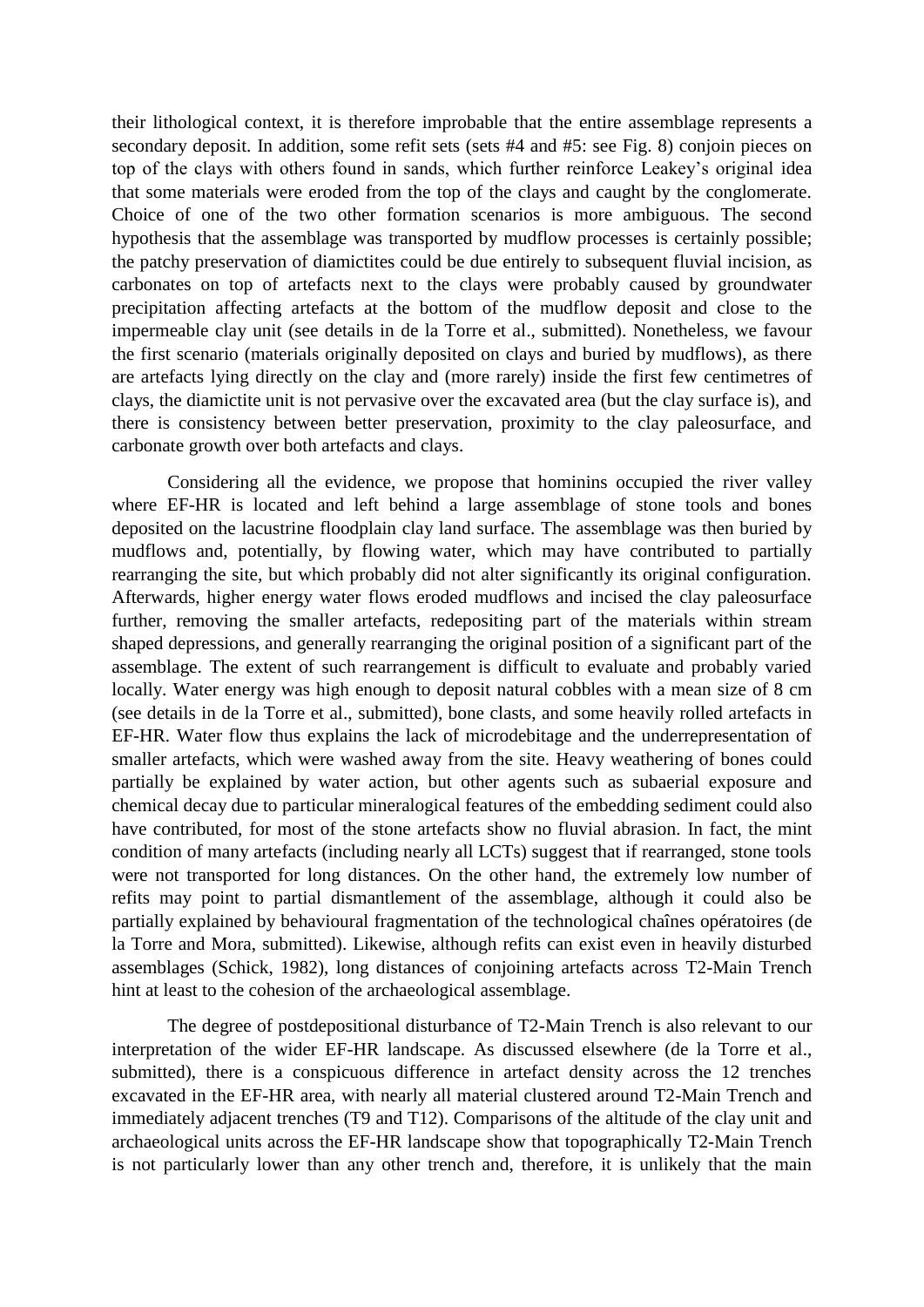outcrop functioned as a local depocenter that accumulated materials from its surrounding area, as the third scenario discussed above would imply. Thus, we conclude that the artefact density peak around T2-Main Trench should have a behavioural meaning; hominins accumulated a considerable number of stone tools in the vicinity of T2-Main Trench and adjacent trenches, regardless of the post-depositional processes that would eventually rearrange the assemblage. This includes an outstanding number of LCTs, which is in fact the largest concentration of Acheulean handaxes so far documented in Olduvai Bed II. The technological behaviour underlying such accumulation is discussed elsewhere (de la Torre and Mora, submitted).

#### **Conclusions**

The palimpsest nature of most of the ESA record continues to be widely discussed (e.g., Stern, 1993; Malinsky-Buller et al., 2011) and the impact of post-depositional processes on the formation of Olduvai assemblages has long been recognised (Leakey and Roe, 1994; Petraglia and Potts, 1994; de la Torre and Mora, 2005b; Benito-Calvo and de la Torre, 2011). The aim of this paper has been to contribute to this discussion on the role of natural agents on site formation by analysing the emblematic site of EF-HR. For many years considered one of the earliest Acheulean sites in the world, EF-HR was interpreted by Leakey (1971) as an example of living floors with pristine human occupations. However, our study has concluded that EF-HR is a palimpsest shaped by a number of post-depositional processes and, potentially, also behavioural events. These conclusions are based on a taphonomic analysis of stone tools and study of the spatial patterns of fossils, lithic artefacts, and topographic features of the site. Characteristics of the stone tools suggest that the assemblage did not undergo heavy post-depositional disturbance, but spatial analysis clearly shows that rearrangement of materials took place, with clustering of artefacts caused by water action in incised depressions alongside areas with random (and probably near to) pristine distribution. On this front, our recent fieldwork at EF-HR highlights the opportunities provided by large scale excavations, which enable exploration of spatial patterns of site formation processes that otherwise would be more narrowly understood.

This paper has also contributed to a better understanding of the EF-HR landscape. Although definitely affected by fluvial disturbance, the artefact cluster in the main EF-HR outcrops still seems to represent a density anomaly in the wider landscape. As discussed elsewhere (de la Torre et al., submitted), the large size of the archaeological site sampled in T2-Main Trench and adjacent trenches contrasts sharply with the low density of materials elsewhere. Thus, the main EF-HR outcrop features a large accumulation of handaxes and other stone tools that cannot be explained (at least exclusively) by abiotic causes; hominins were making and discarding a huge number of lithics, amounting to well over 250 kg— OGAP (de la Torre and Mora, submitted) and Leakey collections (de la Torre and Mora, 2005) included. Given the substantial area still unexcavated—and probably equally productive (see de la Torre et al., submitted)—it thus seems necessary to recognise that the input of natural agents to the formation history of EF-HR does not preclude the search for behavioural causes to explain such a remarkable accumulation.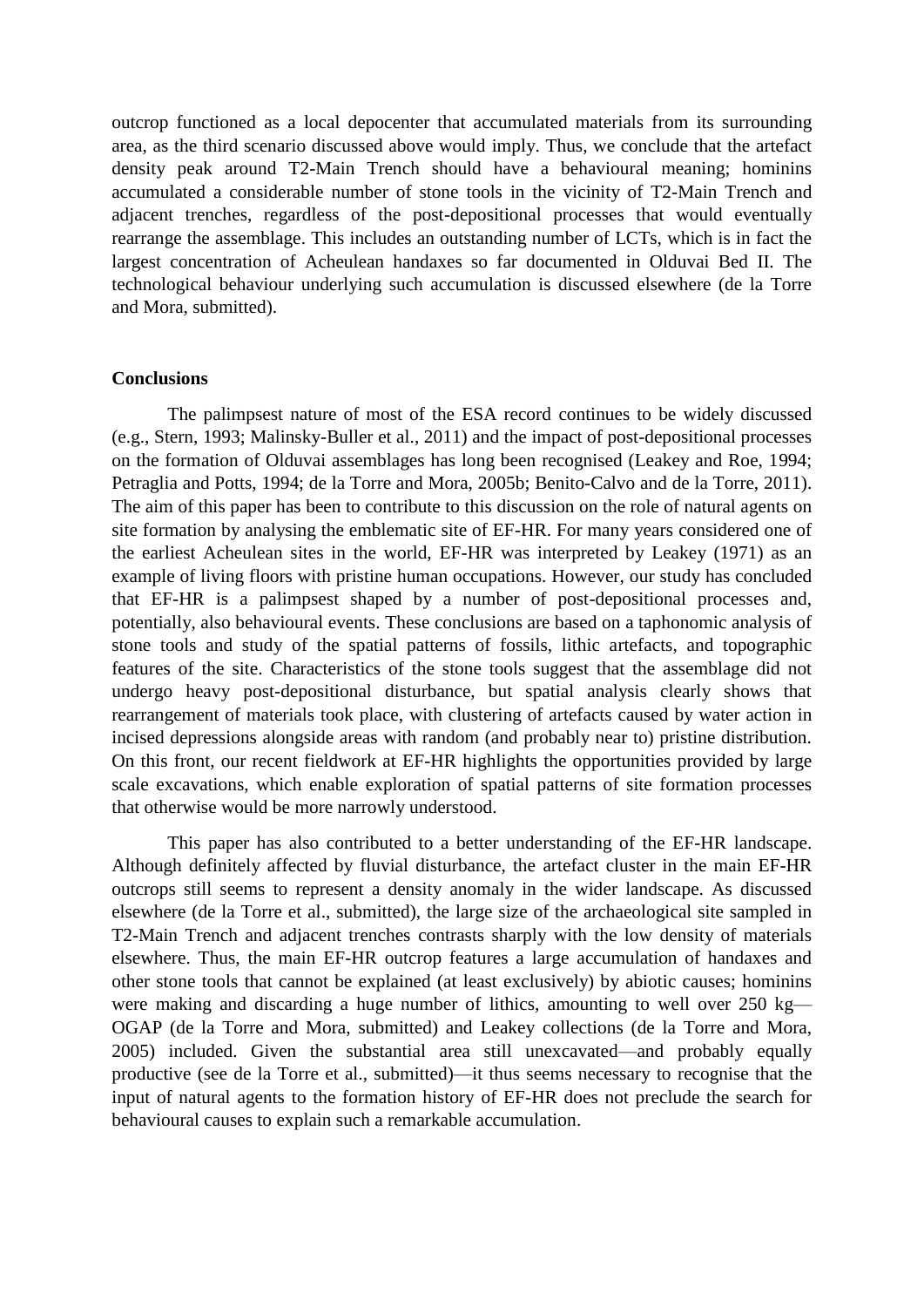## **Acknowledgements**

We are grateful for their contributions to Goodluck Peters and Abel Lukas (excavation supervision), Rafael Mora and Carmen Martín-Ramos (refit analysis), and members of the OGAP research and field team. Fieldwork at EF-HR by OGAP was authorized by the Commission for Science and Technology (COSTECH) and the Department of Antiquities, Tanzania. Funding by the NSF (BCS-0852292), British Academy (IP090186), and the European Research Council-Starting Grants (283366) is gratefully acknowledged.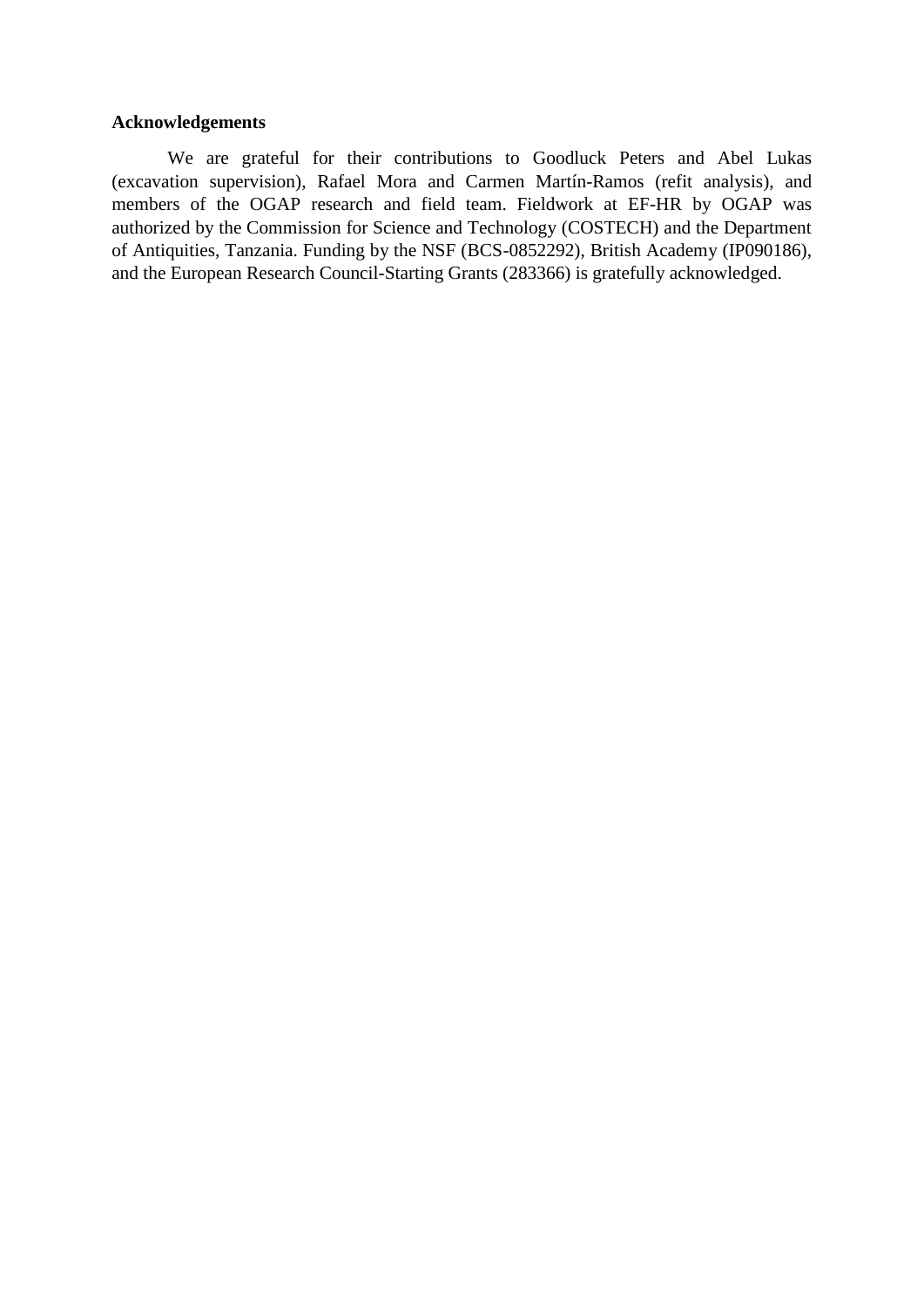# **References**

Allen, J.R.L., 1984. Sedimentary Structures. Their Character and Physical Basis. Amsterdam, Elsevier.

Alperson-Afil, N., Sharon, G., Kislev, M., Melamed, Y., Zohar, I., Ashkenazi, S., Rabinovich, R., Biton, R., Werker, E., Hartman, G., Feibel, C., Goren-Inbar, N., 2009. Spatial Organization of Hominin Activities at Gesher Benot Ya'aqov, Israel. Science 326, 1677– 1680.

Benito-Calvo, A., Martínez-Moreno, J., Jordá Pardo, J.F., de la Torre, I., Torcal, R.M., 2009. Sedimentological and archaeological fabrics in Palaeolithic levels of the South-Eastern Pyrenees: Cova Gran and Roca dels Bous Sites (Lleida, Spain). J. Archaeol. Sci. 36, 2566– 2577.

Benito-Calvo, A., Torre, I. de la, 2011. Analysis of orientation patterns in Olduvai Bed I assemblages using GIS techniques: Implications for site formation processes. J. Hum. Evol. 61, 50–60.

Benn, D., 1994. Fabric shape and the interpretation of sedimentary fabric data. J. Sediment. Res. A64(4), 910–915.

Bertran, P., Lenoble, A., 2002. Fabriques des niveaux archéologiques: Méthode et premier bilan des apports à l'etude taphonomique des sites paléolithiques. Paléo 14, 13–28.

Bertran, P., Claud, É., Detrain, L., Lenoble, A., Masson, B., Vallin, L., 2006. Composition granulométrique des assemblages lithiques, application à l´étude taphonomique des sites paléolithiques. Paléo 18, 7–36.

Böhner, U., Serangeli, J., Richter, P., 2015. The Spear Horizon: First spatial analysis of the Schöningen site 13 II-4. J. Hum. Evol. 89, 202–213.

Bordes, J.-G., 2003. Lithic taphonomy of the Châtelperronian/Aurignacian interstratifications in Roc de Combe and Le Piage (Lot, France). In: Zilhao, J., d´Errico, F. (Ed.), The Chronology of the Aurignacian and the Transitional Technocomplexes. Dating, Stratigraphies, Cultural Implications. IPA, Lisboa, pp. 223–244.

Boschian, G., Saccà, D., 2010. Ambiguities in human and elephant interactions? Stories of bones, sand and water from Castel di Guido (Italy). Quatern. Intl. 214, 3–16.

Byers, D.A., Hargiss, E., Finley, J.B., 2015. Flake Morphology, Fluvial Dynamics, and Debitage Transport Potential. Geoarchaeology 30, 379–392.

Collcutt, S.N., Barton, R.N.E., Bergman, C.A., 1990. Refitting in context: a taphonomic case study from a Late Upper Palaeolithic site in sands on Hengistbury Head, Dorset (Great Britain). In: Cziesla, E., Eickhoff, S., Arts, N., Winter, D. (Ed.), The Big Puzzle: International Symposium on Refitting Stone Artefacts, Monrepos 1987. Holos, Bonn, pp. 219–235.

Conolly, J., Lake, M., 2006. Geographical Information Systems in Archaeology. Cambridge, Cambridge University Press.

Curray, J.R., 1956. The analysis of two-dimensional orientation data. J. Geol. 64, 117–134.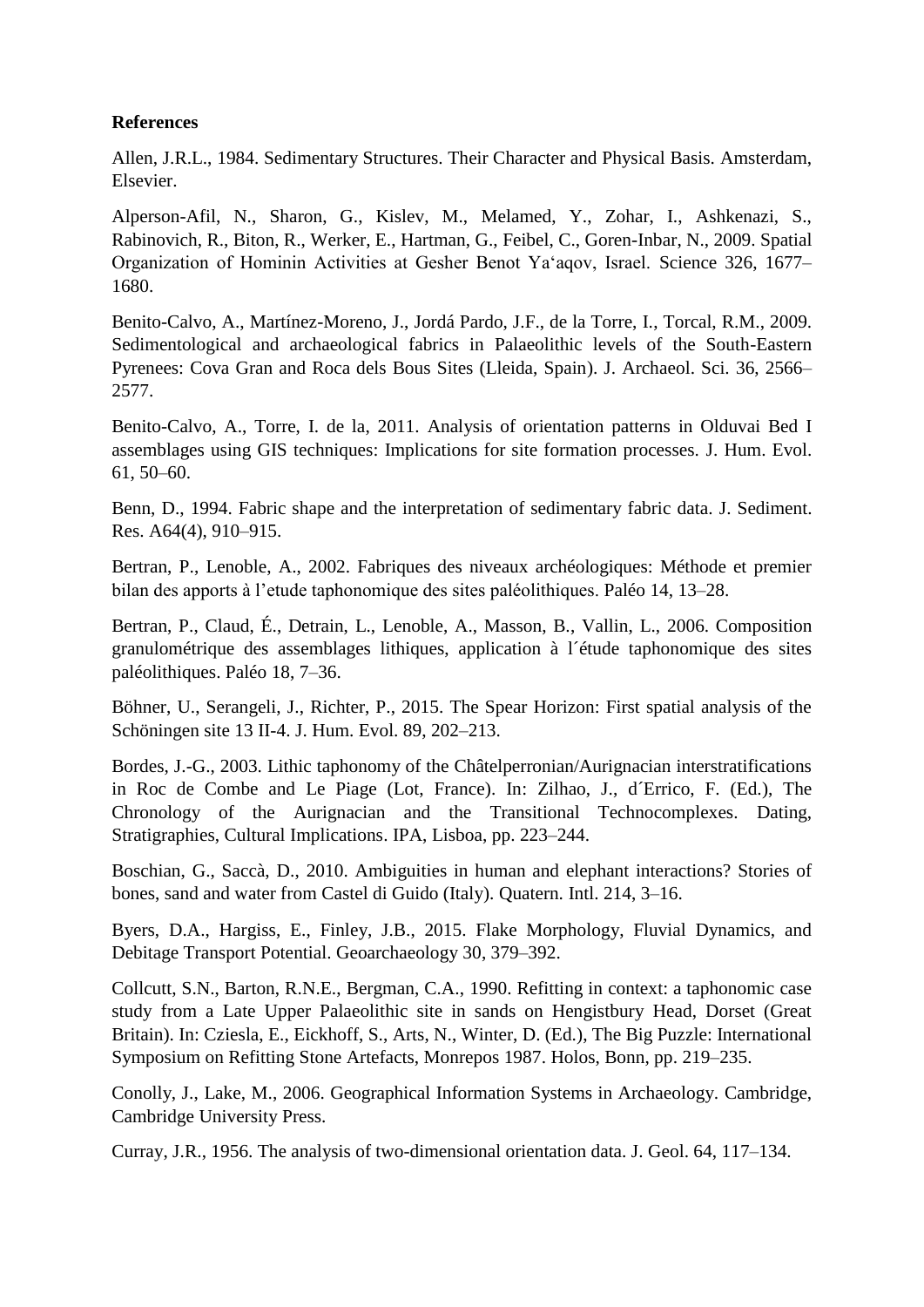Cziesla, E., 1990. On refitting of stone artefacts. In: Cziesla, E., Eickhoff, S., Arts, N., Winter, D. (Ed.), The Big Puzzle: International Symposium on Refitting Stone Artefacts, Monrepos 1987. Holos, Bonn, pp. 9–44.

Dechant Boaz, D., 1994. Taphonomy and the Fluvial Environment. Examples from Pliocene Deposits of the Shungura Formation, Omo Basin, Ethiopia. In: Corruchini, R.S., Ciochon, R.L. (Ed.), Integrative Paths to the Past. Paleoanthropological Advances in Honor of F. Clark Howell. Prentice Hall Inc., New Jersey, pp. 377–414.

Delagnes, A., Lenoble, A., Harmand, S., Brugal, J.-P., Prat, S., Tiercelin, J.J., Roche, H., 2006. Interpreting pachyderm single carcass sites in the African Lower and Early Middle Pleistocene record: A multidisciplinary approach to the site of Nadung'a 4 (Kenya). J. Anthropol. Archaeol. 25, 448–465.

de la Torre, I., 2011. The Early Stone Age lithic assemblages of Gadeb (Ethiopia) and the Developed Oldowan/early Acheulean in East Africa. J. Hum. Evol. 60, 768–812.

de la Torre, I., Benito-Calvo, A., 2013. Application of GIS methods to retrieve orientation patterns from imagery; a case study from Beds I and II, Olduvai Gorge (Tanzania). J. Archaeol. Sci. 40, 2446–2457.

de la Torre, I., Mora, R., 2004. El Olduvayense de la Sección Tipo de Peninj (Lago Natron, Tanzania*)*. CEPAP, vol. 1, Barcelona.

de la Torre, I., Mora, R., 2005. Technological Strategies in the Lower Pleistocene at Olduvai Beds I and II. ERAUL 112, Liege.

de la Torre, I., Mora, R., 2005b. Unmodified Lithic Material at Olduvai Bed I: Manuports or Ecofacts? J. Archaeol. Sci. 32, 273–285.

de la Torre, I., Mora, R., submitted. EFHR lithics, **paper not titled yet**. J. Hum. Evol.

de la Torre, I., Albert, R.M., Macphail, R., McHenry, L., Pante, M., Rodríguez-Cintas, A., Stanistreet, I., Stollhofen, H. submitted. The contexts and early Acheulean archaeology of the EF-HR landscape (Olduvai Gorge, Tanzania). J. Hum. Evol.

de la Torre, I., Benito-Calvo, A., Proffitt, T., (2017). The impact of hydraulic processes in Olduvai Beds I and II, Tanzania, through a particle dimension analysis of stone tool assemblages. Geoarchaeology, XXX.

Dunnell, R.C., Stein, J.K., 1989. Theoretical issues in the interpretation of microartifacts. Geoarchaeology 4, 31–42.

Fladmark, K.R., 1982. Microdebitage analysis: Initial considerations. J. Archaeol. Sci. 9, 205–220.

Gallotti, R., Mohib, A., Graoui, M.E., Sbihi-Alaoui, F.Z., Raynal, J.-P., 2011. GIS and intrasite spatial analyses: An integrated approach for recording and analyzing the fossil deposits at Casablanca prehistoric sites (Morocco). J. Geogr. Inform. Sys. 3, 373–381.

Graham, D.J., Midgley, N.G., 2000. Graphical representation of particle shape using triangular diagrams: an Excel spreadsheet method. Earth Surf. Proc. Landforms 25, 1473– 1477.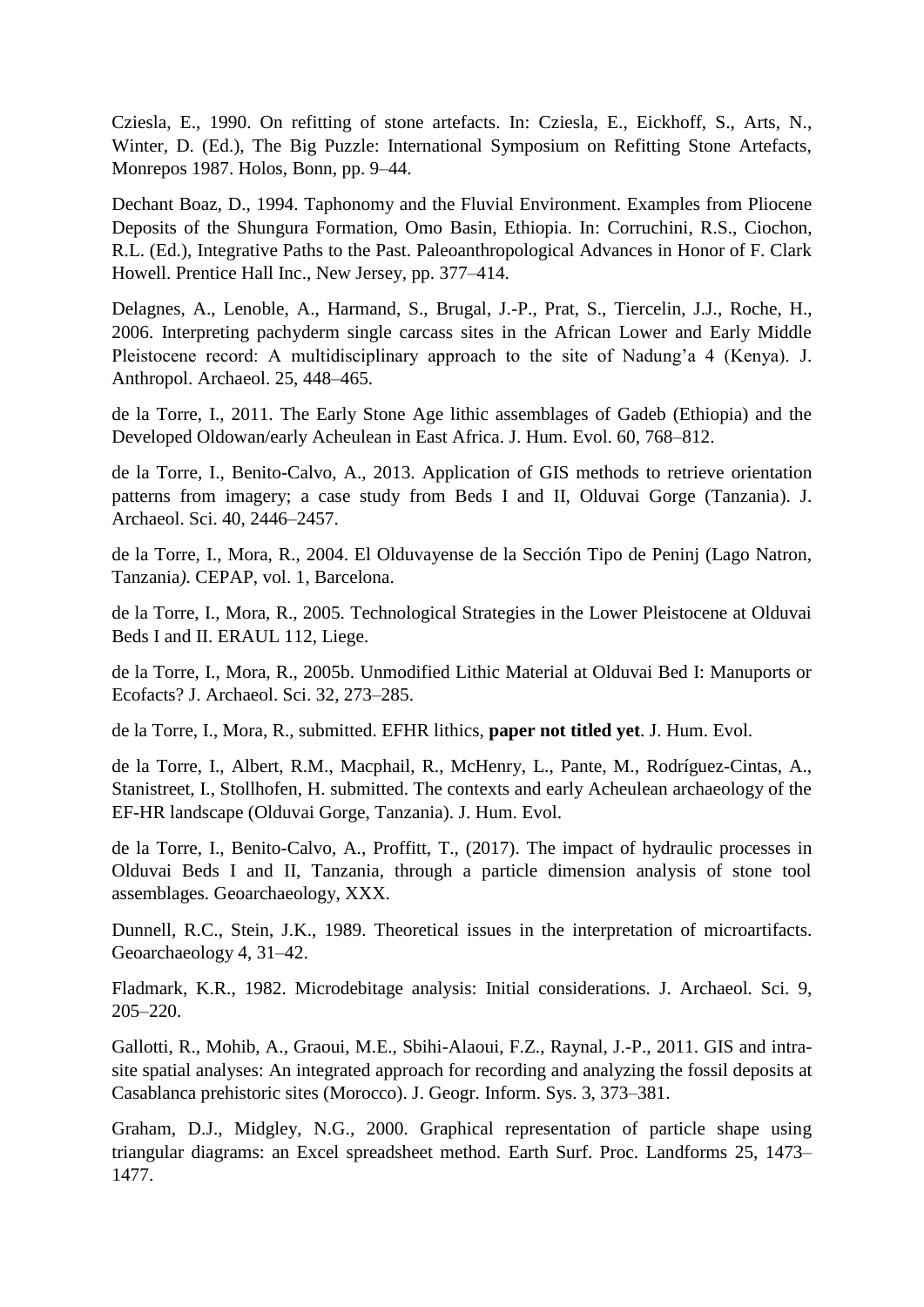Harris, J.W.K., 1978. The Karari Industry. Its Place in East African Prehistory. Ph.D. Dissertation, University of California, Berkeley.

Ihaka, R., Gentleman, R., 1996. R: A language for data analysis and graphics. J. Comput. Graph. Stat., 5, 299–314.

Isaac, G.L., 1967. Towards the interpretation of occupation debris: some experiments and observations. Kroeber Anthropol. Soc. Pap. 37, 31–57.

Jenks, G.F., Caspall, F.C., 1971. Error in choropleth maps: definition, measurement, reduction. Ann. Assoc. Am. Geog. 61, 217–244.

Kaufman, L., Rousseeuw, P.J., 1990. Finding Groups in Data: An Introduction to Cluster Analysis*.* Wiley and Sons, Hoboken.

Kimura, Y., 2002. Examining time trends in the Oldowan technology at Beds I and II, Olduvai Gorge. J. Hum. Evol. 43, 291–321.

Leakey, M.D., 1971. Olduvai Gorge. Vol 3. Excavations in Beds I and II, 1960–1963. Cambridge University Press, Cambridge.

Leakey, M.D., Roe, D.A., 1994. Olduvai Gorge. Volume 5. Excavations in Beds III, IV and the Masek Beds, 1968–1971. Cambridge University Press, Cambridge.

Lenoble, A., 2005. Ruissellement et formation des sites préhistoriques. Référentiel actualiste et exemple d'application au fossile. BAR International Series, Oxford, p. 1363.

Levi Sala, I., 1986. Use wear and post-depositional surface modification: A word of caution. J. Archaeol. Sci. 13, 229–244.

Lotter, M.G., Gibbon, R.J., Kuman, K., Leader, G.M., Forssman, T., Granger, D.E., 2016. A geoarchaeological study of the Middle and Upper Pleistocene levels at Canteen Kopje, Northern Cape Province, South Africa. Geoarchaeology 31, 304–323.

Ludwig, B.V., 1999. A technological reassessment of East African Plio-Pleistocene lithic artifact assemblages. Ph.D. Dissertation, University of Rutgers.

MacQueen, J., 1967. Some methods for classification and analysis of multivariate observations. Proc. Fifth Berkeley Symp. Math. Stat. Prob. 1, 281–297.

Malinsky-Buller, A., Hovers, E., Marder, O., 2011. Making time: 'Living floors', 'palimpsests' and site formation processes—A perspective from the open-air Lower Paleolithic site of Revadim Quarry, Israel. J. Anthropol. Archaeol. 30, 89–101.

McHenry, L., de la Torre, I. (submitted). Hominin raw material procurement in the Oldowan-Acheulean transition at Olduvai Gorge. J. Hum. Evol.

Morton, A.G.T., 2004. Archaeological Site Formation: Understanding Lake Margin Contexts. BAR International Series, Oxford.

Pante, M., 2010. The Larger Mammal Fossil Assemblages from Beds III and IV, Olduvai Gorge, Tanzania: Implications for the Feeding Behavior of *Homo erectus*. Ph.D. Dissertation, Rutgers University.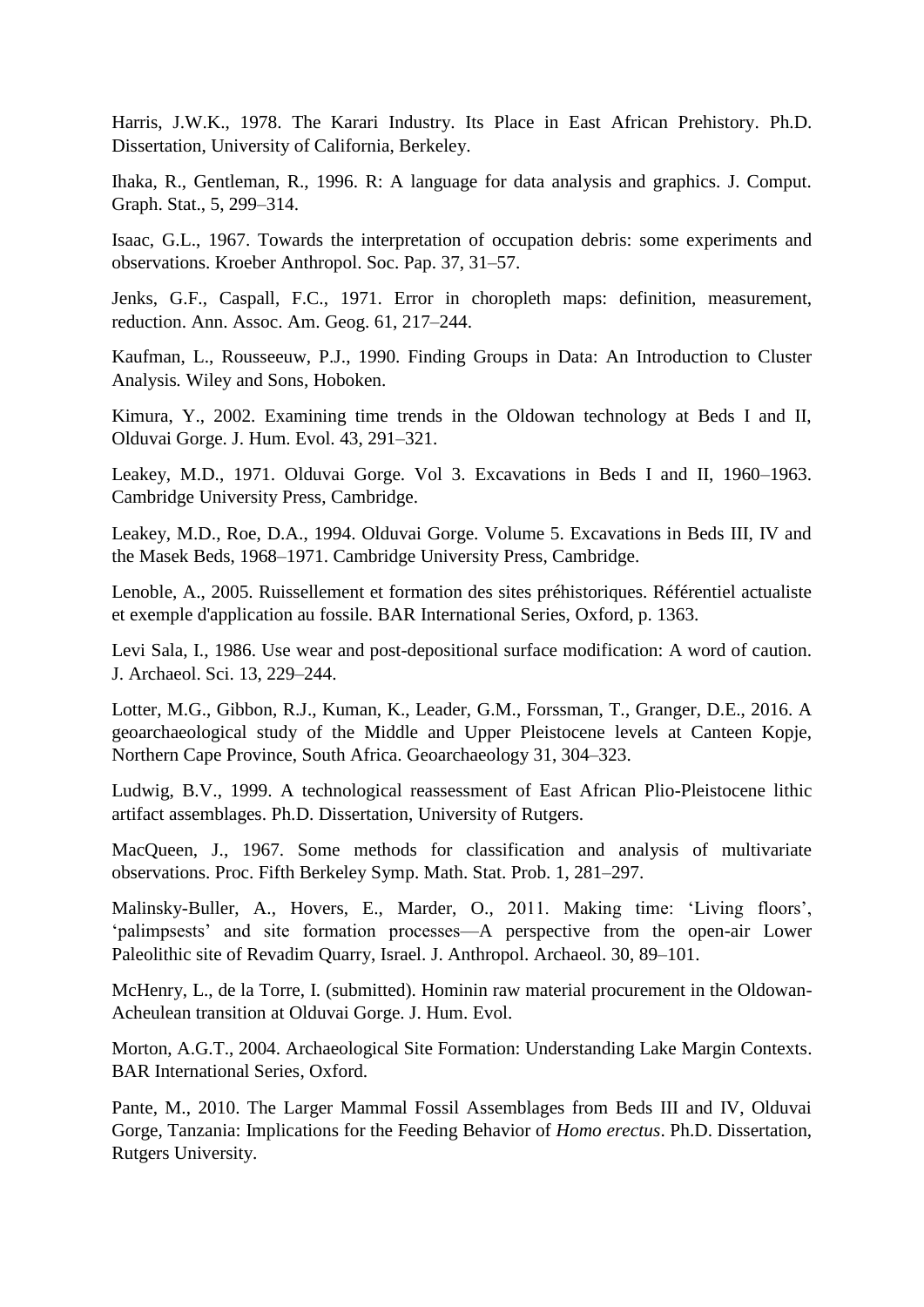Petraglia, M.D., Potts, R., 1994. Water Flow and the Formation of Early Pleistocene Artifact Sites in Olduvai Gorge, Tanzania. J. Anthropol. Archaeol. 13, 228–254.

Potts, R., 1982. Lower Pleistocene site formation and hominid activities at Olduvai Gorge, Tanzania. Ph.D. Dissertation, Harvard University.

Ripley, B.D., 1976. The second order analysis of stationary point process. J. Appl. Prob. 13, 255–266.

Ripley, B.D., 1981. Spatial Statistics*.* Wiley and Sons, New York.

Robert, C., Casella, G., 2004. Monte Carlo Statistical Methods. Springer-Verlag, New York.

Schick, K.D., 1984. Processes of Palaeolithic Site Formation: An Experimental Study. Ph.D. Dissertation, University of California, Berkeley.

Schick, K.D., 2001. An examination of Kalambo Falls Acheulean Site B5 from a geoarchaeological perspective. In: Clark, J.D. (Ed.), Kalambo Falls Prehistoric Site, III: The Earlier Cultures: Middle and Earlier Stone Age. Cambridge University Press, Cambridge, pp. 463–480.

Shea, J.J., 1999. Artifact Abrasion, Fluvial Processes, and "Living Floors" from the Early Paleolithic Site of ´Ubeidiya (Jordan Valley, Israel). Geoarchaeology 14, 191–207.

Sitzia, L., Bertran, P., Boulogne, S., Brenet, M., Crassard, R., Delagnes, A., Frouin, M., Hatté, C., Jaubert, J., Khalidi, L., Messager, E., Mercier, N., Meunier, A., Peigné, S., Queffelec, A., Tribolo, C., Macchiarelli, R., 2012. The Paleoenvironment and Lithic Taphonomy of Shi'Bat Dihya 1, a Middle Paleolithic Site in Wadi Surdud, Yemen. Geoarchaeology 27, 471–491.

Slocum, T.A., 1998. Thematic Cartography and Visualisation. Prentice Hall, Englewood Cliffs, New Jersey.

Sneed, E.D., Folk, R.L., 1958. Pebbles in the Lower Colorado River, Texas a study in particle morphogenesis. J. Geol. 66, 114–150.

Stanistreet, I., Stollhofen, H., McHenry, L.J., de la Torre, I., submitted. Bed II Sequence Stratigraphic context of EF-HR and HWK EE archaeological sites, and the Oldowan/ Acheulean succession at Olduvai Gorge, Tanzania. J. Hum. Evol

Stern, N., 1993. The structure of the Lower Pleistocene archaeological record. Curr. Anthropol. 34, 201–225.

Villa, P., 1982. Conjoinable Pieces and Site Formation Processes. Am. Antiq. 47, 276–290.

Villa, P., 2004. Taphonomy and stratigraphy in European prehistory. Before Farming 2004/1, 1–20.

Woodcock, N.H., 1977. Specification of fabric shapes using an eigenvalue method. Geol. Soc. Am. Bull. 88, 1231–1236.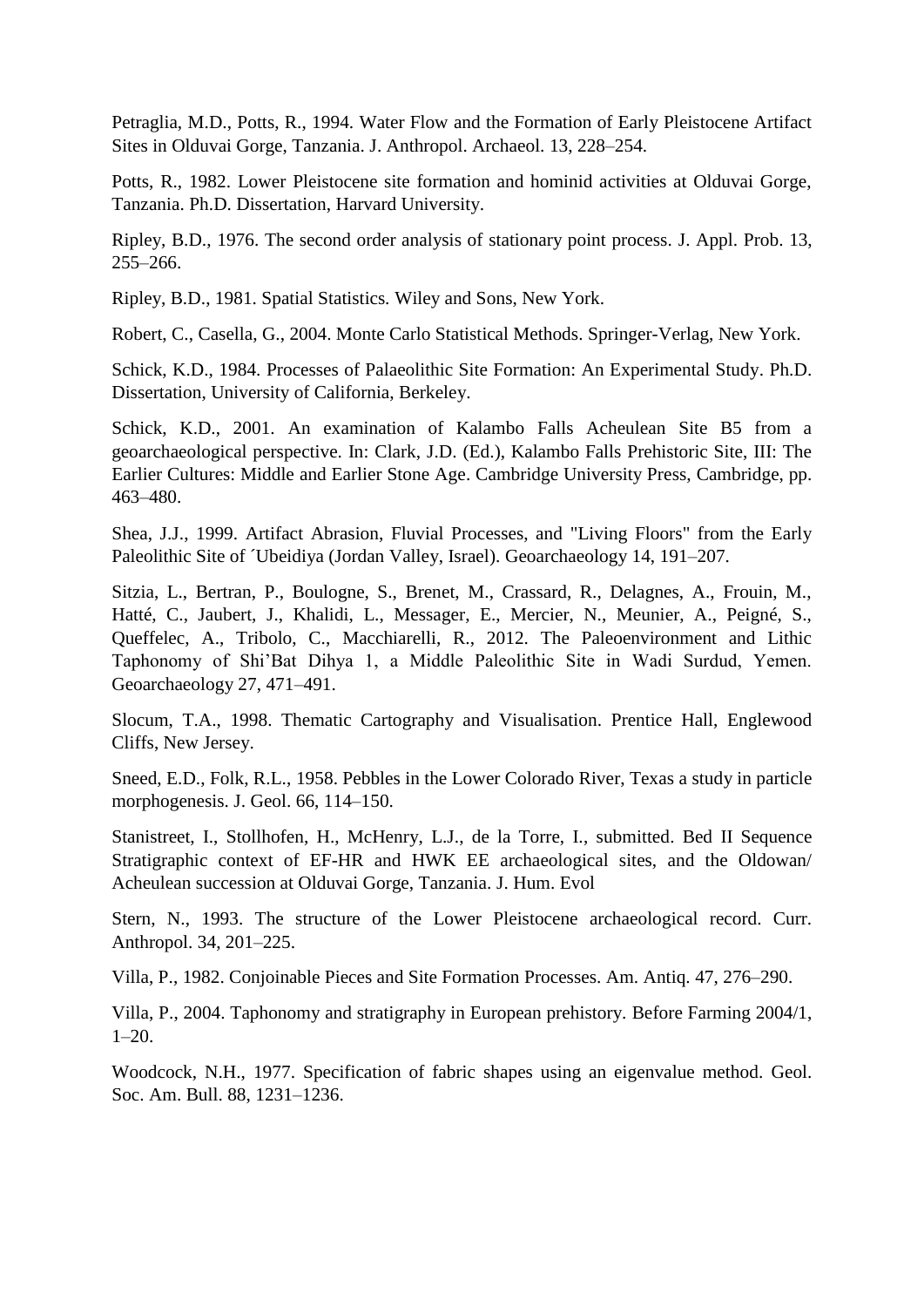## **Figure captions**

Figure 1. A) Location of EF-HR at Olduvai Gorge and aerial view of the EF-HR outcrop. B) Plan view of trenches T12, T2-Main Site, and T9 at the main EF-HR outcrop. Off-trench elevation model from aerial photography digital elevation model (DEM) by Jorayev et al. (2016). Elevation models inside trenches refer to clays underlying plotted artefacts (see details in de la Torre et al., submitted). C) Stone tools and fossils from archaeological unit T12L20 plotted on the clay surface of T12. D) East-West cross section of artefacts and artefact density in T12. E-G) Large cutting tools (LCT) and debitage across the T12 excavation area. Arrows point to geographic North.

Figure 2. A) Orthomosaic model of T2-Main and T9, T2-Main Trench artefacts and stratigraphy overlain (see stratigraphic details in Stanistreet at al., submitted; de la Torre et al., submitted). B and C) T2-Main Trench after completion of excavations, with areas named during fieldwork. D-E) Cross sections of all artefacts (D) and artefact density (E) from the L1 and L2 archaeological units in T2-Main Trench.

Figure 3. Fossils and stone tools from Interval 1 at T2-Main Trench. A-B) Examples of heavily weathered fossils. Scale: 10 cm. C) Unabraded LCT during excavation. D-E) Closeups of LCT in (C). D) Area boxed in (C). E) Detail of LCT tip and adjacent edges.

Figure 4. Plan view of T2-Main Trench Interval 1 artefacts on the clay digital elevation model. An interactive 3D model of this map is available in SOM S1A and a video-clip in SOM S1B.

Figure 5. Edge modification of Interval 1 stone tools in T12, T2-Main Trench, and T9. A) Edge roundness of all material combined. B) Edge roundness per trench. C) Roundness percentages per raw material. D) Edge roundness excluding chert. E) Roundness percentages per lithological context. F) Roundness according to artefact dimensions (three arbitrary maximum length classes). G) Roundness according to three arbitrary weight classes. H) Roundness per general lithic category (debitage: flakes and fragments, flaked/battered: cores and pounding tools, LCT). All data from Table 1.

Figure 6. A) Relative frequencies of edge microfracturing in T12 and T2-Main Trench. B) Microfracturing per raw material. C) Microfracturing per lithology. D) Sneed and Folk's (1958) diagram of artefact shapes in Tri-plot (Graham and Midgley, 2000). E-F) Incremental (E) and Jenks' (F) stone tool weight classes from T12, T2-Main Trench, and T9. Figure 6A-C: data sourced from Table 1. Figure 6D: data from Table 2. A shape diagram according to roundness values is available in SOM S2. Figure 6 E-F: data from Table 3.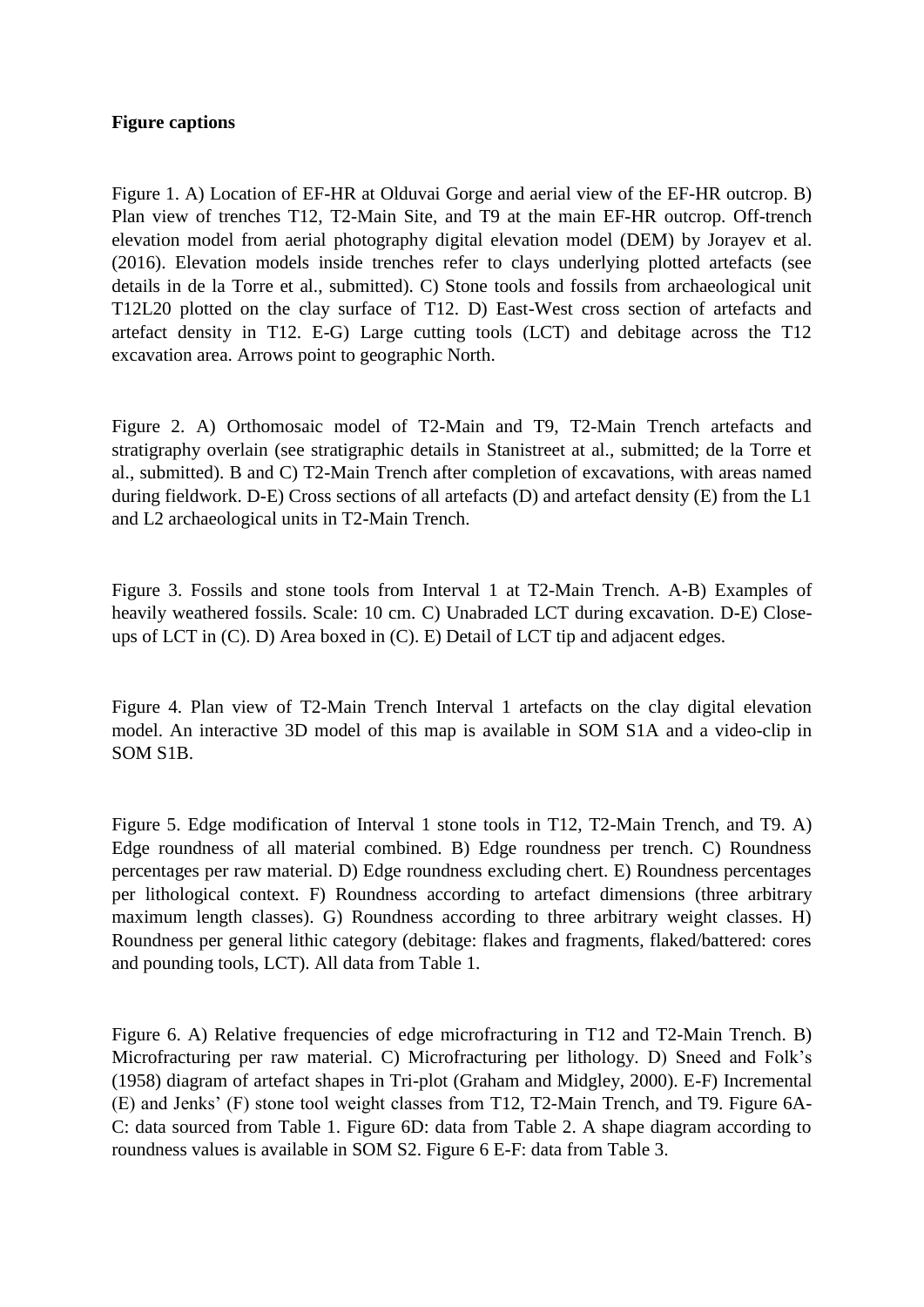Figure 7. Maximum dimension (length) of Interval 1 artefacts in T12, T2-Main Trench, and T9. A-B) Absolute (A) and cumulative (B) frequencies of the entire assemblage in one cm intervals. C) Standard length classes of the entire assemblage. D) Length classes of the entire assemblage according to Jenks' natural breaks optimization. E-F) Standard (E) and Jenks' (F) length classes per trench. G-H) Cumulative frequency of standard (G) and Jenks' (H) length classes. I-J) Standard (I) and Jenks' (J) length classes per raw material (chert is excluded due to low counts). All data from Table 3.

Figure 8. Conjoining artefacts in T2-Main Trench. A) Dorsal and platform views of Set #3, refit of two phonolite flake fragments of LCT chaîne opératoire (C.O.). B) Dorsal and ventral views of Set #5, refit of a quartzite flake of LCT C.O. C) Plan view of refit sets in T2-Main Trench. D) Cross sections of refit lines in T2-Main Trench. E) Dorsal and ventral views of Set #4, quartzite flake with transversal fracture.

Figure 9. A-G) GIS maps based on the paleosurface of clays at T2-Main Trench: A) Artefact clusters calculated through k-means and PAM analysis, B) digital elevation model with underlying hillshade and elevation ranges, C) slope and slope ranges used in the analysis, D) flow direction with direction coding, E) watersheds, F) flow accumulation, G) aspect map. H) Areas defined in T2-Main Trench during fieldwork (i.e., not through geostatistics), overlain on the hillshade map (see also Fig. 2).

Figure 10. Kernel density maps of T2-Main Trench per mm<sup>2</sup>. Further density plans of other artefact attributes are available in SOM S4.

Figure 11. Kernel density (intensity) with optimal bandwidth of stone tools where there is agreement between the nearest neighbour and K-function tests in artefact clustering (see results in Table 4).

Figure 12. A) Probability surface of T2-Main Trench: a log-linear regression model based on elevation, slope, flow direction, and flow accumulation. Intensity of artefacts is represented by colours from blue (minimum) to yellow (maximum). B) K-function and pair correlation function of the probability model (black) with Poisson line of spatial randomness (red) and the critical envelope of 99 random runs (grey).

Figure 13. Circular histograms of T2-Main Trench (see Table 6 for details of each dataset and SOM S9 for the correspondent stereograms).